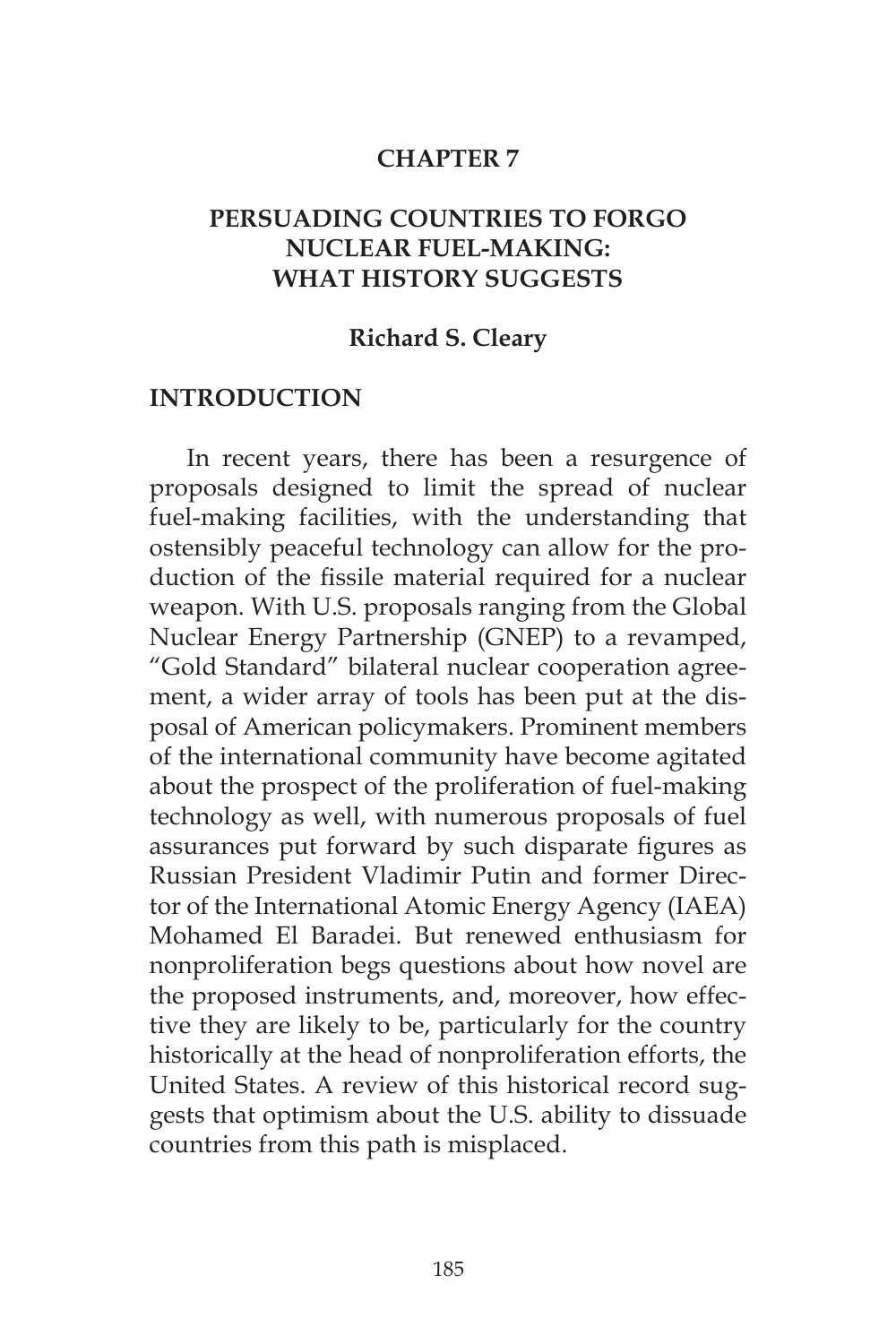This chapter considers supply side proposals of fuel assurance and multilateral fuel-making, as well as specific interventions on both the supply and demand sides, consulting particular cases in Iran (1974-78), West Germany-Brazil (1975-77), South Korea (1974- 76), and Pakistan (1972-80) to draw lessons about the effectiveness of U.S. practices under differing circumstances. The record these cases give is mixed, due to two principal causes. The first is the failure of the United States to prioritize consistently nonproliferation efforts, given Washington's global and competing interests that tend to be embraced by different factions in the federal government apparatus but whose ultimate arbiter is the President (along with his close advisors). The second is the tendency of decisions about nuclear fuel-making by the state in question to be influenced more by fundamental trends or factors than diplomatic maneuvering from Washington; diplomacy is most effective when it has the political, economic, and military backing to implicate these issues. The most important factor in U.S. efforts has tended to be the bilateral relationship between Washington and the country at hand. Decisionmakers who consider their country's relationship with the United States to be strategically vital—and believe that fuel-making would threaten this relationship—are most likely to forgo enrichment and reprocessing (ENR) technology. This calculus can be informed by a range of dynamics, some beyond U.S. control, such as security concerns, issues of prestige, and commercial and industrial interests. Domestic politics and public opinion, both in the United States and in the country considering fuelmaking, can be influential.

One of the fundamental tensions of American nonproliferation efforts lies with the Nuclear Nonprolifer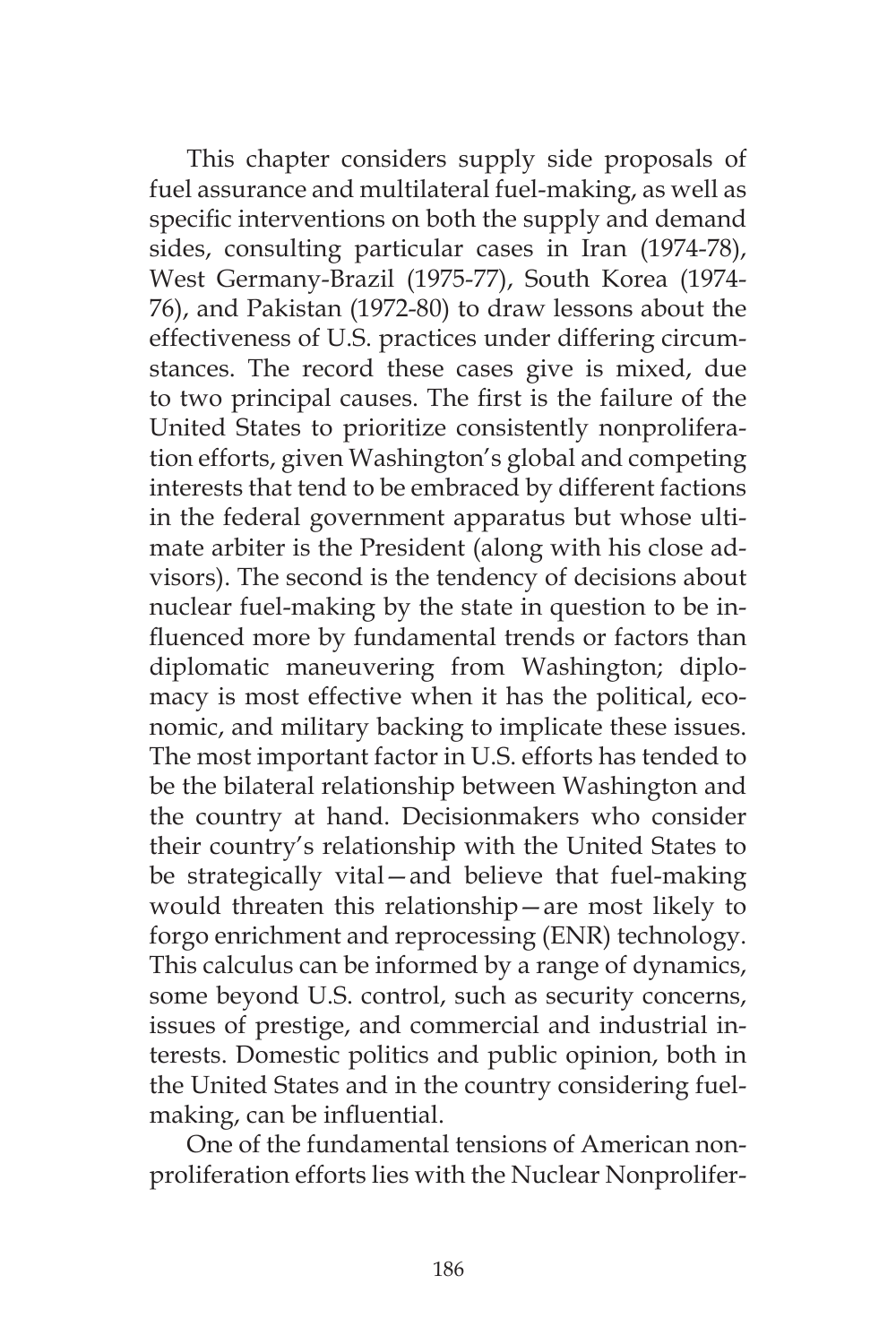ation Treaty (NPT), the international legal framework of reference in nonproliferation matters. The prevailing interpretation of the NPT centers on what has been referred to as the "fundamental bargain": in exchange for nuclear-weapons states' movement toward disarmament and their sharing of technology and expertise for peaceful nuclear energy, non-nuclear weapons states will not pursue the bomb.<sup>1</sup>

One portion of the NPT, in particular, has borne on U.S. efforts to persuade countries not to pursue nuclear fuel-making technology: In Article IV, the NPT enshrines the "inalienable right . . . to develop research, production and use of nuclear energy for peaceful purposes," and pledges signatories to "undertake to facilitate . . . the fullest possible exchange of equipment, materials and scientific and technological information for the peaceful uses of nuclear energy."2 Traditionally, the United States has elected for an ambiguous middle ground, not denying an Article IV "inalienable" right to fuel-making, but not acknowledging it either.3 While U.S. interpretations of the NPT have not, as a practical matter, stemmed its attempts to convince countries to eschew nuclear fuel-making technology, the NPT's bargain has shaped certain stances, particularly supply side proposals such as fuel assurances.

The application of U.S. national power, on both the supply and demand sides of nuclear fuel-making, can play a role in convincing countries of the benefits of their relationship with Washington and the costs to be incurred if this relationship were fractured. The adroit use of "sticks" and "carrots" can withhold or provide incentives for cooperation, convincing countries considering ENR that the risks of doing so outweigh the benefits. The case studies examined here suggest that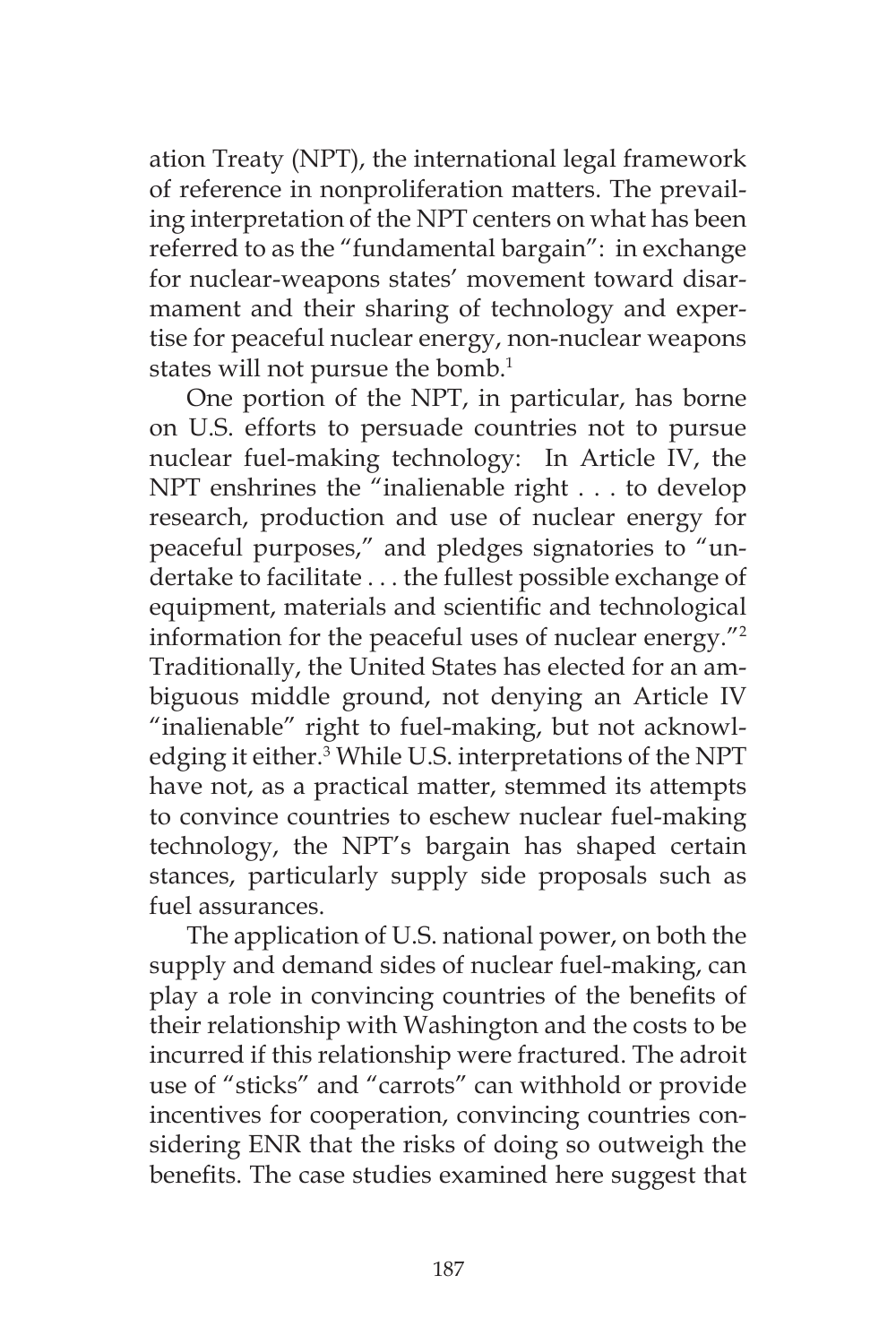if the United States is to give the impression that a bilateral relationship rests in the balance, Washington may have to undertake risks of its own, perhaps compromising other policy objects for the sake of nonproliferation. When the circumstances have called for Washington to put nonproliferation goals above others, policymakers have often failed to do so.

## **ASSURANCES OF SUPPLY AND MULTILATERAL ARRANGEMENTS**

The earliest American efforts to dissuade countries from developing nuclear fuel-making facilities were offers of international control of the atom. When the Soviet Union developed a nuclear arsenal, proposals of international control gave way to multilateral fuelmaking facilities and fuel banks. There is a consistency of spirit in these proposals, grounded in the belief that a positive inducement is possible on the supply side and, more particularly, that countries will forgo nuclear fuel-making if satisfied by disarmament, or promises thereof, as well as fuel supply and other assurances.

The first systematic American attempt to grapple with the potential for nuclear weapons proliferation and the role of fuel-making facilities in proliferation was the so-called Acheson-Lilienthal Report. This document was the product of a committee organized by Secretary of State James Byrnes, and which included Under Secretary of State Dean Acheson, Tennessee Valley Authority chairman David Lilienthal, and a number of prominent members of the Manhattan Project, notably Robert Oppenheimer. The committee was charged with elaborating a U.S. nuclear policy to be put forward to the newly-created United Nations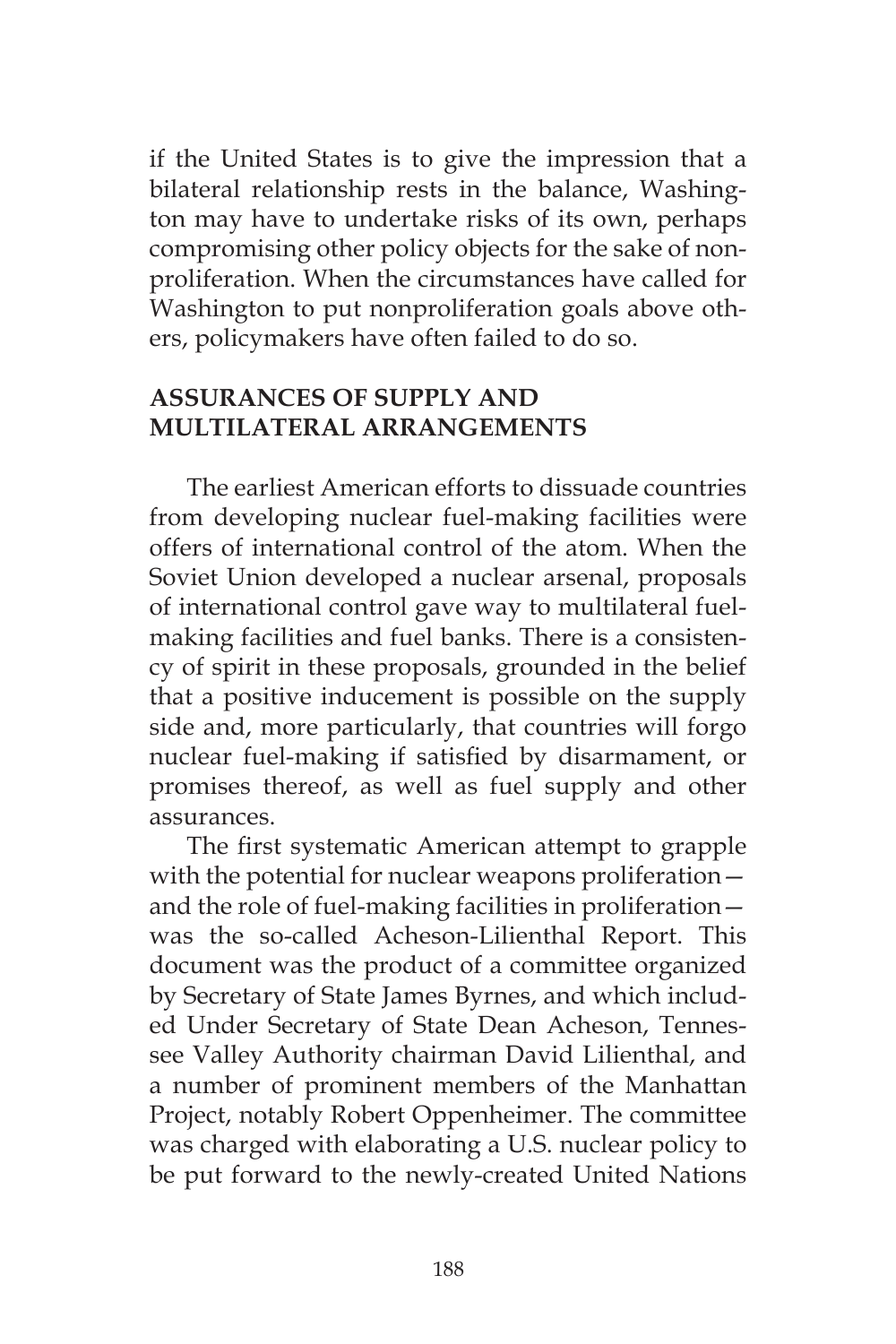Atomic Energy Commission (UNAEC).4 The Acheson-Lilienthal Report, drafted over the course of only a few months, proposed that all fissile material—and its means of production—be concentrated in an "Atomic Development Authority." The text acknowledged explicitly the connection between fuel-making, both in enrichment and reprocessing, and the manufacture of nuclear weapons:

Operations, like those at Hanford and Oak Ridge and their extensions and improvements, would be owned and conducted by the Authority. Reactors for producing denatured plutonium will be large installations and by the nature of the process they will yield large amounts of energy as a byproduct. . . . These production plants are intrinsically dangerous operations. Indeed they may be regarded as the most dangerous, for it is through such operations that materials can be produced which are suitable for atomic explosives.<sup>5</sup>

The hope of the Acheson-Lilienthal Report was that by investing an international body with authority over fuel-making facilities, uranium ore mining assets, inspections powers, and "licenses to those countries wishing to pursue peaceful nuclear research," proliferation of nuclear weapons could be averted.<sup>6</sup> A key portion of the text was the elimination of the "national nuclear arsenals"—that is, the only then-extant arsenal, the American one—and the report implied that U.S.-Soviet cooperation would be crucial. This grand bargain, premised on U.S. generosity in giving up its nuclear weapons and Soviet compliance in not developing them, was intended to give the world the benefits of peaceful nuclear energy, while keeping a close hold on sensitive facilities. While the hope for Soviet cooperation was misplaced—Moscow was hard in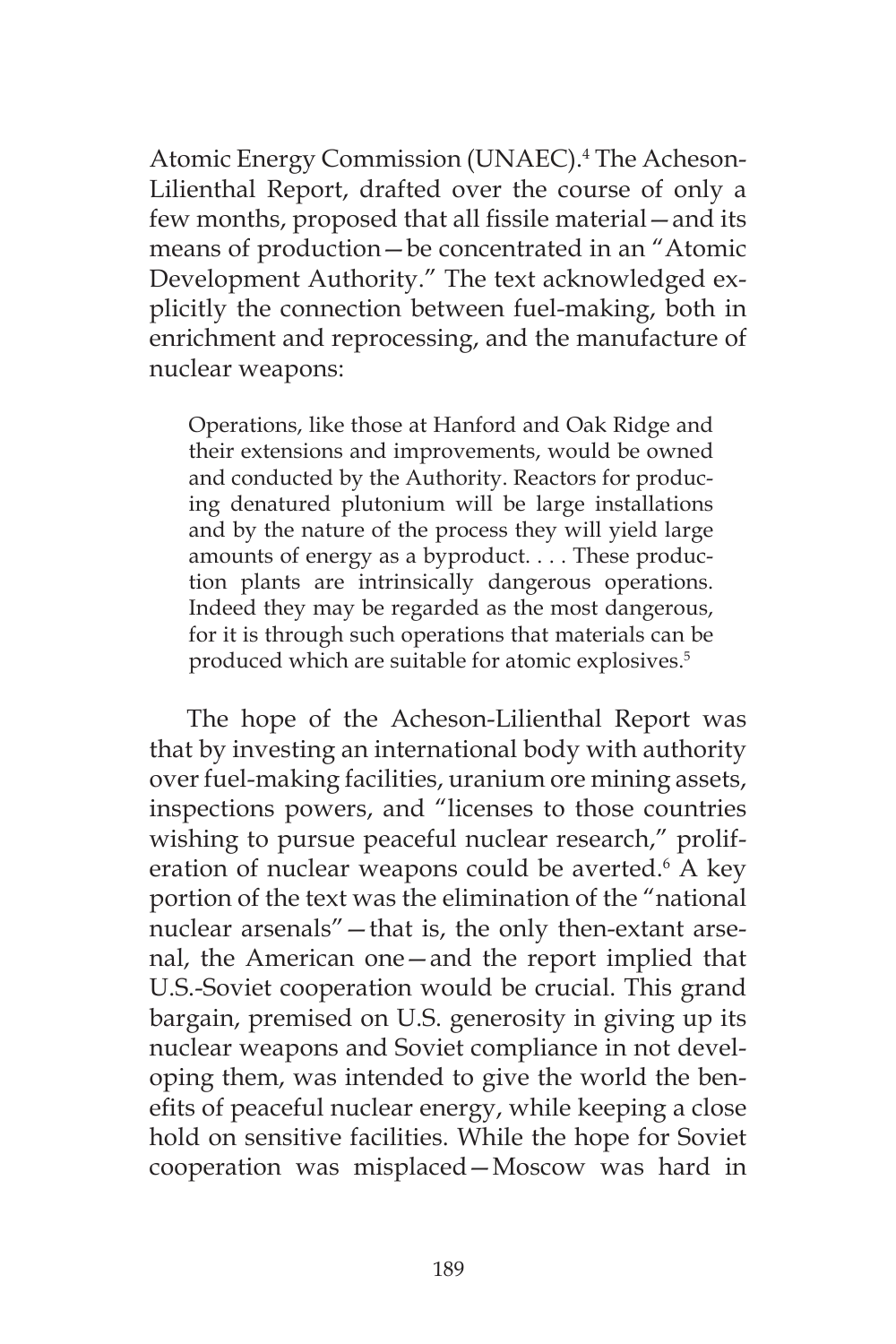pursuit of a nuclear weapons capability—the authors did have a clear-eyed understanding of the dual nature of nuclear fuel-making technology.<sup>7</sup>

The next major proposal, closely based on the Acheson-Lilienthal Report, would come from Bernard Baruch, the U.S. delegate to the UNAEC. Baruch's insistence that UN Security Council members should forgo their vetoes on proliferation-related matters, as well as his modified stance on U.S. nuclear disarmament—Washington should only disarm when "guarantee[d] of safety"—were objected to by the Soviet Union, which refused to agree to the proposal. However, Baruch's plan did retain the Acheson-Lilienthal elements related to international control of fuel-making facilities, seeing their utility both in the nonproliferation of nuclear weapons and the spread of peaceful nuclear power.

Just as Acheson-Lilienthal had, Baruch envisaged an international body that "should exercise complete managerial control of the production of fissionable materials in dangerous quantities and must own and control the product of these plants." The rejection of the Baruch Plan spelled the end of U.S. proposals for international control of nuclear fuel-making. Later proposals of multilateral or international fuel-making facilities would not concentrate all fuel-making capacity in a single body. Rather, they would see multilateral facilities as enabling the spread of peaceful nuclear energy to nonweapons states, while minimizing the threat of diversion toward nuclear weapons. These facilities were understood as part of a grand bargain whereby nonweapons states would be assured of fuel for peaceful purposes in exchange for eschewing nuclear weapons.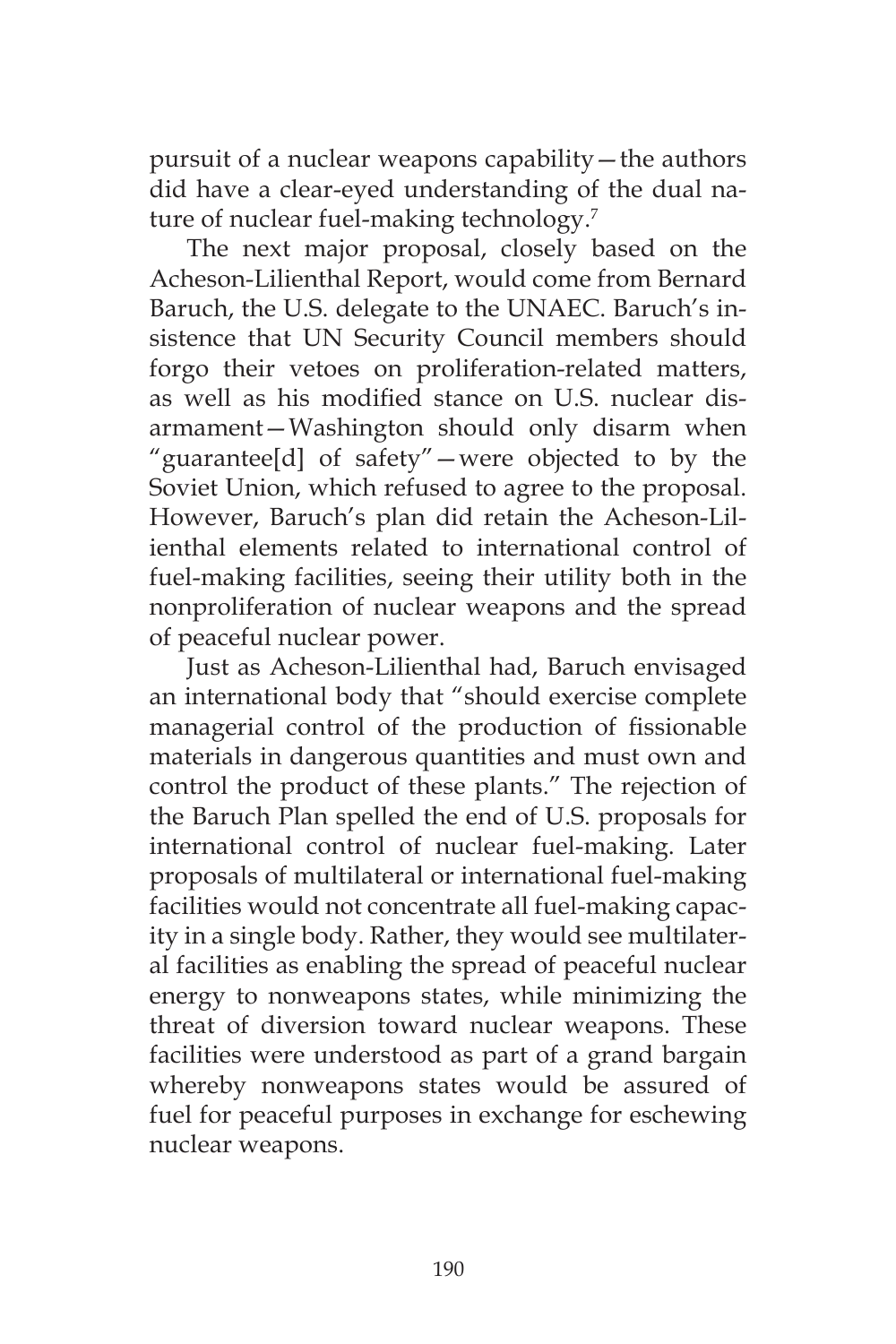U.S. President Dwight Eisenhower's "Atoms for Peace" speech, delivered to the UN General Assembly in 1954, outlined this basic bargain, later enshrined in the NPT. By the time of Eisenhower's speech, the Soviet Union had conducted nuclear weapons tests including at least one hydrogen bomb test—and the United Kingdom (UK) and Canada also had access to "the secret."8 Atoms for Peace kept the spirit of earlier proposals, which had emphasized disarmament, nonproliferation, and the spread of "peaceful" nuclear energy, but the President never touched on the danger of fuel-making facilities and their dual application. In his speech, Eisenhower called for the creation of an international body that would both conduct inspections and, by receiving contributions of fissile materials in what might be called today a fuel bank, ensure that all states would receive the benefits of peaceful nuclear energy. Eisenhower's proposal was premised in part on the idea that "the knowledge [of nuclear weapons development] now possessed by several nations will eventually be shared by others, possibly all others."9

Just as the Acheson-Lilienthal and Baruch plans had reflected the dynamics of a world where only one nation held nuclear weapons, Atoms for Peace was penned in a period when the peaceful benefits of nuclear power were expected to be great. To some, there was good reason to think that the trade-off between civilian and military nuclear power could be a favorable one. Eisenhower's speech resulted in a program, also called Atoms for Peace, whereby the United States transferred small-scale research reactors and fuel to developing countries around the world. The Atoms for Peace program has been criticized for spreading sensitive technology to countries that went on to develop nuclear weapons. Still, the basic bargain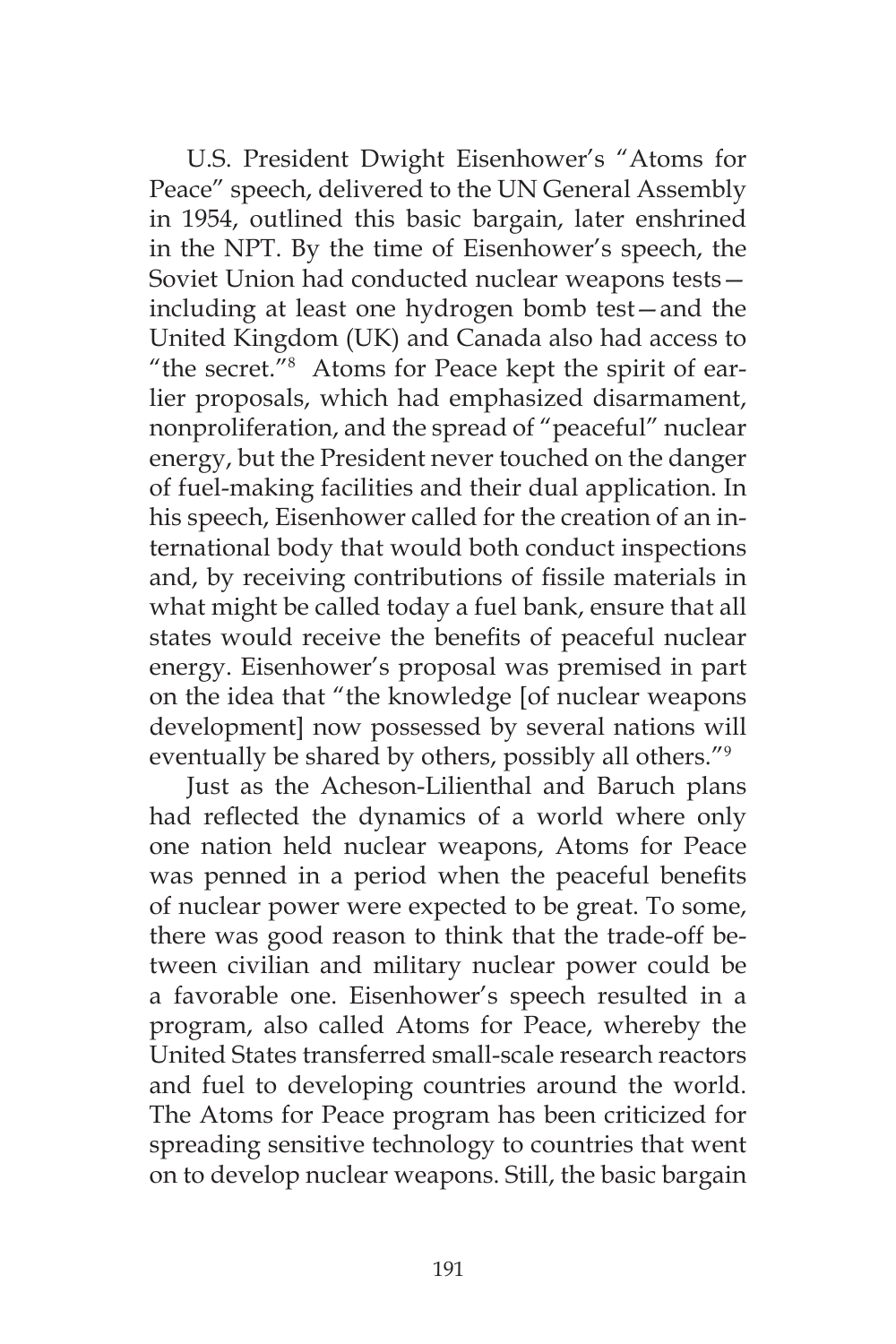elaborated in Atoms for Peace would be incorporated in the 1968 NPT, which remains the legal framework of reference in matters of nonproliferation.

In recent years, the United States has again proposed a multilateral fuel facility as a means of resolving supply side concerns—and denying countries the argument that building fuel-making facilities is necessary. U.S. President Barack Obama, in a noted speech in Prague, The Czech Republic, has called for an international fuel bank.10 Obama's proposal follows a number of appeals for multilateral, or international, facilities following Mohamed ElBaradei's 2003 proposal for putting all fuel-making facilities under "multinational control."11 U.S. President George W. Bush also proposed, while not a multilateral facility, assurances by fuel-cycle states to those seeking fuel for peaceful purposes.12

The persistence of fuel-assurance proposals, particularly those related to multilateral fuel-making facilities, is striking—as is the absence of a multilateral facility in the mold proposed by Eisenhower, Obama, ElBaradei, and others. While there are a number of reasons why such a facility has not materialized, the best explanation seems to be that, other than satisfying the demand for equity as understood in the NPT grand bargain, there would be little discernible commercial advantage to one. An ample supply of nuclear fuel already exists and is priced on the international marketplace, and most countries have no difficulty in accessing this supply.13 This supply side solution, then, has not taken hold because it has not assured the commodity in demand.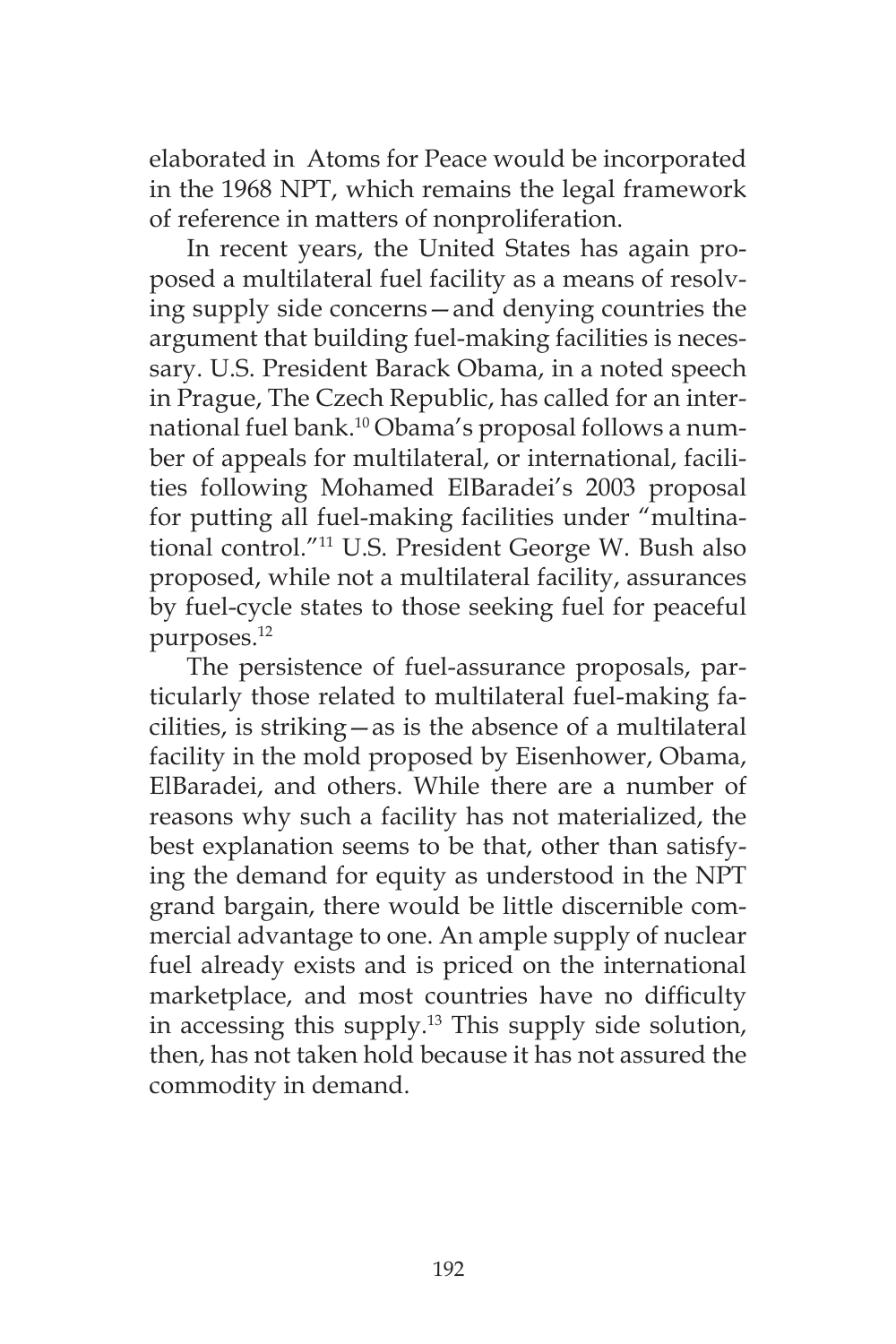# **MULTILATERAL REPROCESSING IN SHAH REZA PAHLAVI'S IRAN**

The multilateral fuel-making facility has not simply been an abstract offer reserved for international fora. This concept, supported publicly by U.S. Secretary of State Henry Kissinger, was folded into negotiations between the Gerald Ford administration and Shah Reza Pahlavi's regime toward a bilateral nuclear cooperation agreement. $14$  The multilateral option figured prominently in a proposed text of the agreement in May 1976, but was rejected by Iranian negotiators, and eventually discarded by U.S. negotiators.<sup>15</sup> Amid increasingly strict oversight from Congress, the multilateral option was absent altogether from the second proposed agreement text, presented in August 1978.16 Indeed, negotiations between the United States and Iran never materialized in a signed, binding agreement, interrupted first by the 1976 presidential election and later by turmoil in Iran that led to the Shah's overthrow.17 This case raises larger questions about how the United States has prioritized nonproliferation, how the policymaking process works, the means the United States has had at its disposal to combat the proliferation of sensitive fuel-making technologies, and, finally, what motivates countries to pursue nuclear fuel-making facilities.

Negotiations between Washington and Tehran, lasting from 1974 until late-summer 1978, came in a period of great nonproliferation concern internationally in the aftermath of the May 1974 Indian nuclear test. The U.S. Congress was particularly exercised about the prospect of the further spread of fuel-making technology, and multilateral ownership of ENR facilities was embraced as a potential solution. The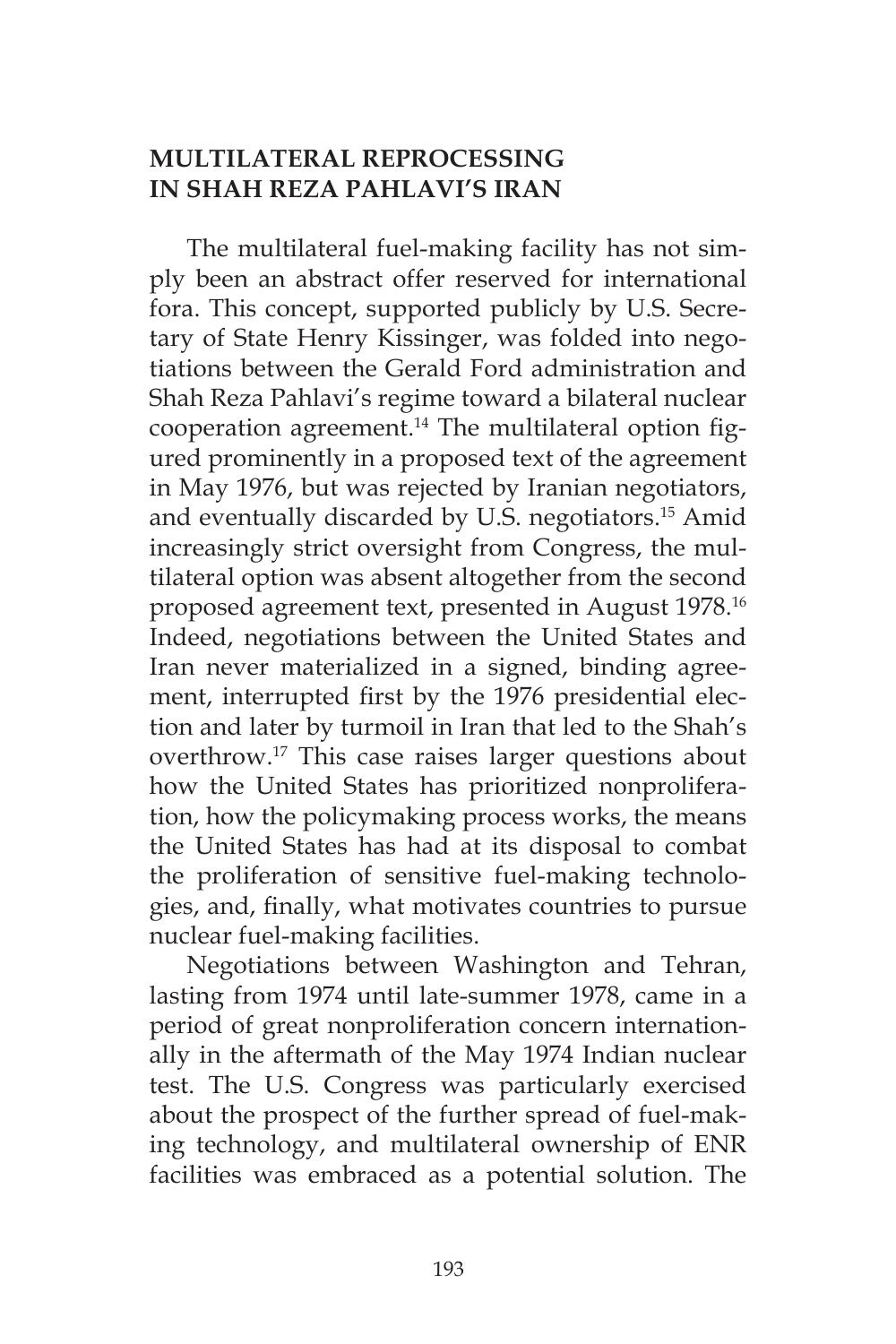U.S. National Security Council's Under Secretaries Committee reached the same conclusion, advising a policy "encouraging multinational plants" (or bilateral plants involving the U.S.) in order to "restrict the spread of independent national uranium enrichment and chemical reprocessing facilities."18 The multilateral option was attractive in part because it did not deprive countries of fuel-making technology, thereby adhering to promises made in NPT negotiations.<sup>19</sup>

Limiting the proliferation risk of the Shah's nuclear program would be crucial, given U.S. suspicions about Tehran's true intent. In an interview in Paris following the 1974 Indian nuclear test, the Shah was quoted as saying that Iran would have a nuclear weapon "without any doubt, and sooner than one would think."20 This gaffe echoed the conclusions of the U.S. intelligence community that Iran was a proliferation threat, albeit not in the short-term. $21$  Another indication, perhaps, of the Shah's ultimate objective came with the attempted May 1975 purchase of Lance surfaceto-surface missiles, judged to be uneconomical for any nonnuclear purpose by the U.S. Department of Defense (DoD).<sup>22</sup>

Despite these concerns, there were several perceived advantages to reaching an agreement with the Shah, advantages that, in the eyes of some, could be compromised by over-zealous nonproliferation efforts.23 First, the Shah's regime was a cornerstone of U.S. policy in the greater Middle East. National Security Study Memorandum (NSSM) 219, which would inform an April 1975 presidential directive on the nuclear negotiations with Iran, described the discussions as critical to the U.S.-Iran relationship: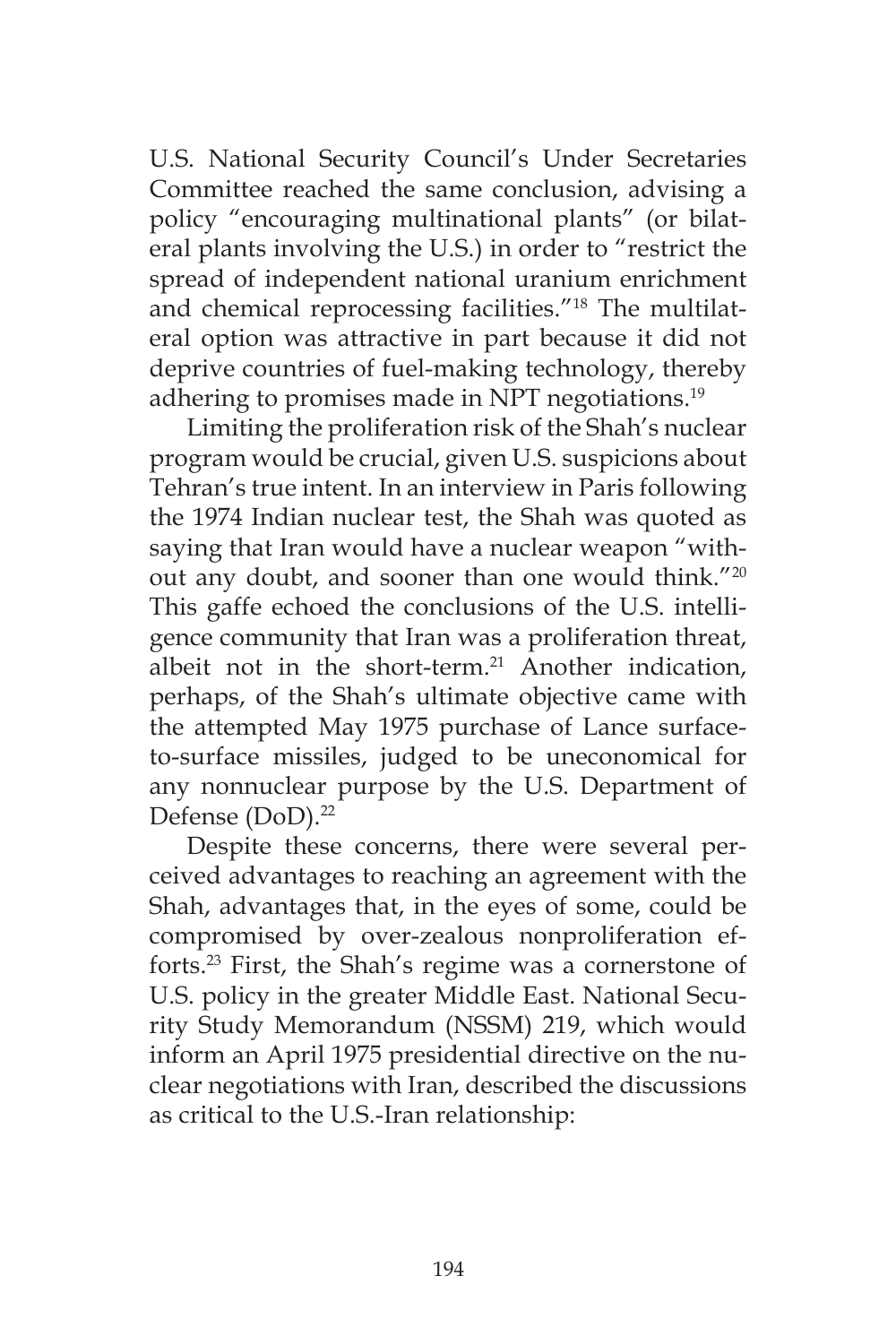Our [the U.S.'] ability to reach a mutually satisfactory agreement with Iran on the proposed nuclear accord is expected to have a very considerable political as well as economic importance to U.S.-Iranian relationships. . . . Conversely, failure on our part to resolve the remaining issues could have serious short, as well as long-term, adverse effects in our relations, given the Shah's sensitivity towards U.S. attitudes and Iran's strong desires to be treated in a non-discriminatory manner and as a nation that often has supported U.S. interests.

Second, the potential commercial benefits to reaching an agreement with Iran were substantial: The Shah planned a 20,000-megawatt civilian nuclear system, with 6-8 reactors presumably coming from the United States, for an estimated total of \$6.8 billion.<sup>24</sup> Were the Shah to invest in an enrichment plant on U.S. soil, he would have brought an additional \$1 billion to U.S. hands. Finally, and counterintuitively, there was a nonproliferation advantage to reaching an agreement: Should the United States demand overly stringent guidelines, it might drive the Shah away from the U.S. and toward less scrupulous nuclear suppliers, undermining U.S. goals in this area. $25$  Iranian dealings with France and West Germany seemed to affirm this concern<sup>26</sup>

The multilateral option figures prominently in early proposals as a way to soften Washington's "veto" on the reprocessing of U.S.-origin spent fuel. For example, U.S. negotiators indicated to their Iranian counterparts that Washington, despite its veto:

would look sympathetically on Iran's request to perform such reprocessing services. We [the U.S.] have indicated that one factor favoring U.S. approval would be a decision on the part of Iran to establish any repro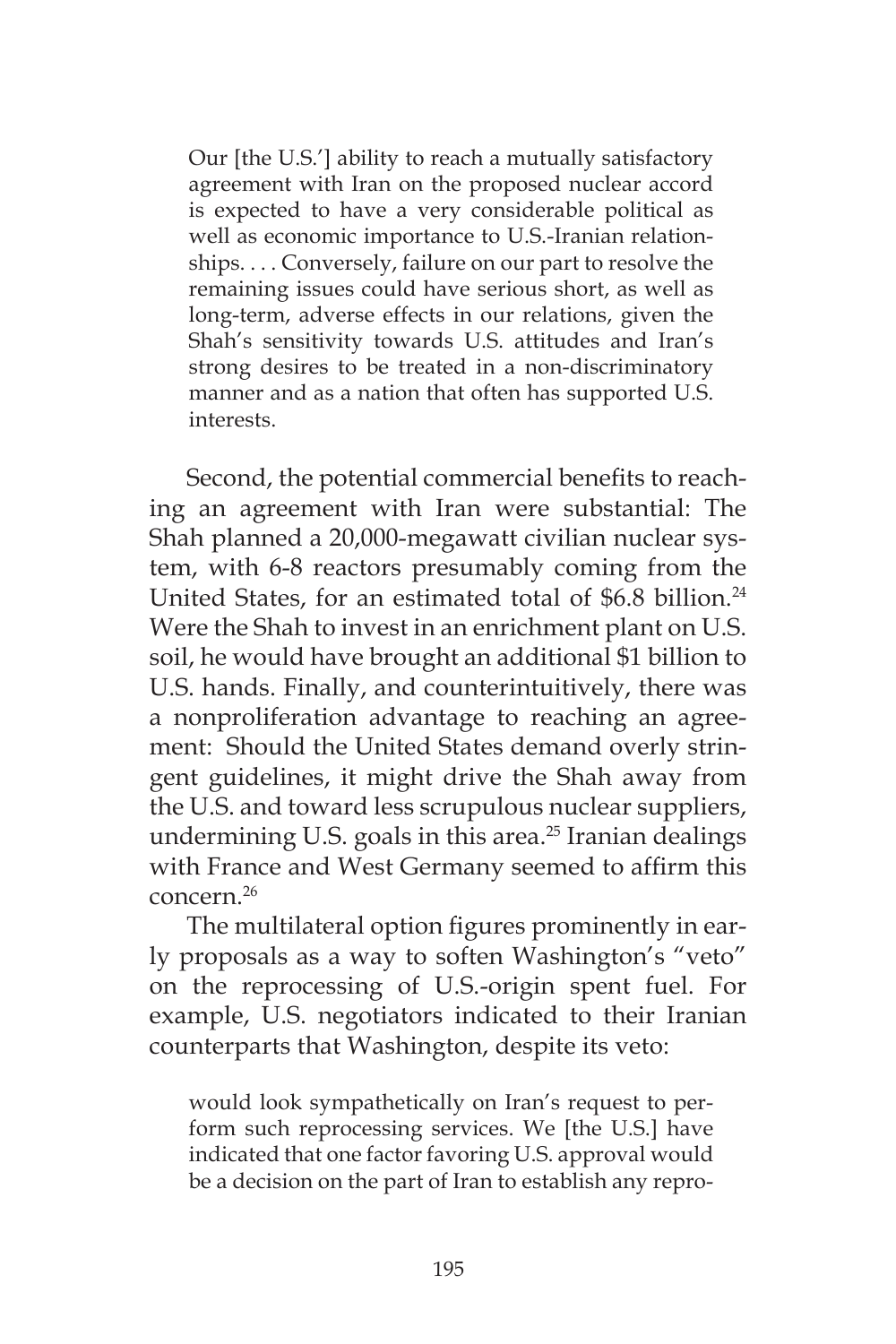cessing plant on a multinational basis with the active involvement of the country helping to establish the facility.27

The multinational option, however, was quickly derailed. In negotiations in Vienna, Austria, in October 1975, the U.S. veto over reprocessing, as well as the multinational concept, was rejected by Iran for both principled and practical reasons. According to Richard Helms, U.S. Ambassador to Iran:

Iranians recognize and resent the regional reprocessing plant concept as a device to impose international control on this very sensitive stage in the nuclear fuel cycle. Iranian bruised honor aside, they believe the idea is ridiculous in the Middle East setting. The concept may have validity and a chance [of] success in a part of the world which is highly integrated economically, such as the EC [European Community], but the likelihood of Iran being able to work out close functional relationships with its neighbors for reprocessing appears remote.28

Meanwhile, Kissinger himself began to voice doubts in private about the effectiveness of the multinational concept, which he labeled a "fraud"—despite his public position that multilateral approaches could be effective. Furthermore, Kissinger noted the danger of placing a fuel-making facility in a proliferation-sensitive country, where the plant would be "just a cover" for the production of weapons-grade material.<sup>29</sup> Kissinger also put his finger on a critical weakness of the multilateral plant, that, if the foreign participant were "kicked out," it might be unwilling to protest for fear of jeopardizing other interests: Nonproliferation required fortitude.30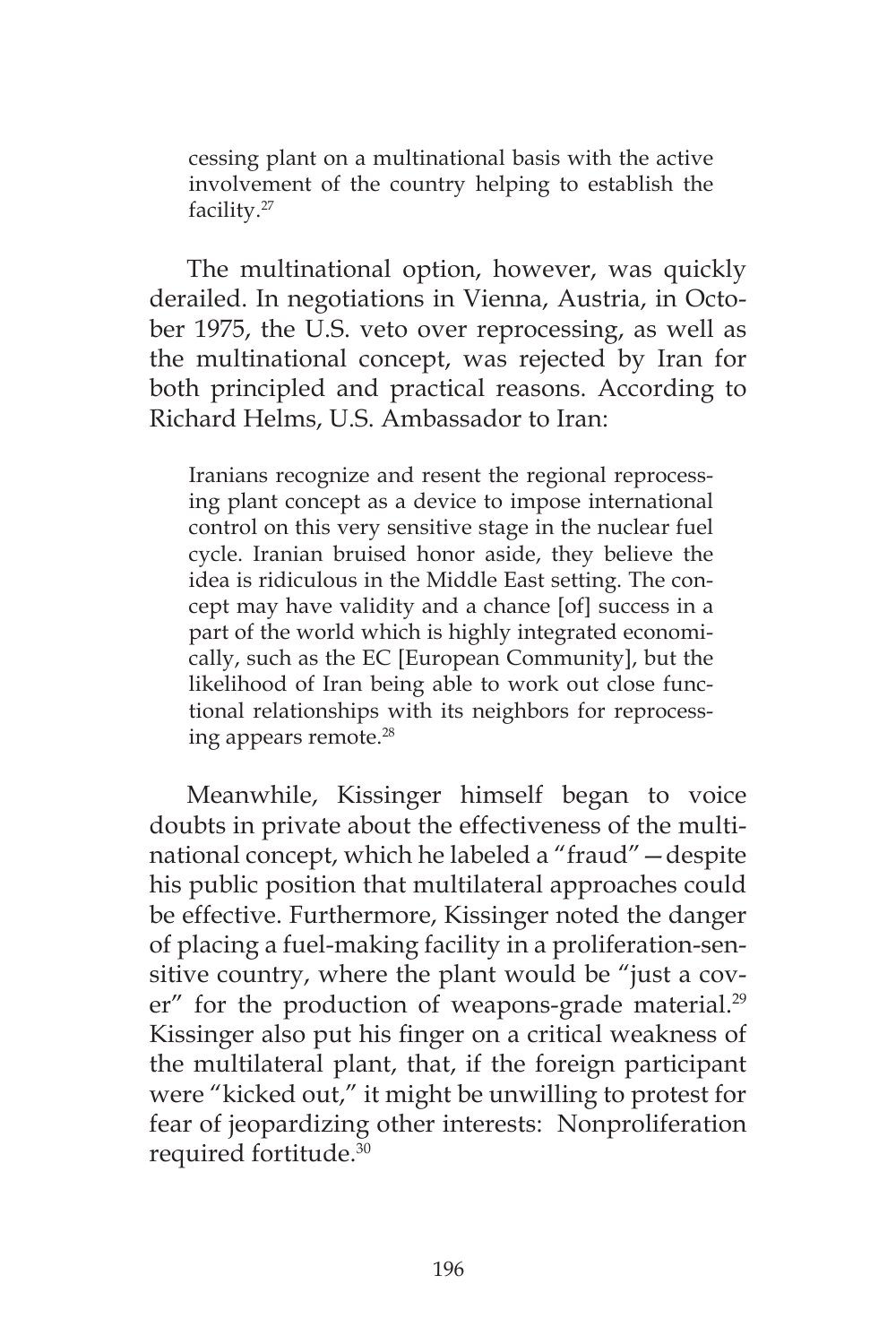As negotiations ground to a halt and the multinational facility was found wanting, U.S. negotiators turned to another solution to Iran's quest for reprocessing: the "buy back" option, where the United States would be able to elect to purchase spent fuel of American origin while supplying fresh fuel for reactors in Iran. In May 1976, the United States proposed a draft agreement with the "buy back" option front and center, but retaining language requiring that reprocessing be "performed in facilities acceptable to the parties." Iran would be obligated to "achieve the fullest possible participation in the management and operation of such facilities of the nation or nations that serve as suppliers of technology and major equipment," but, should this fail—and should the United States not elect to buy back spent fuel—it could reprocess nationally.31 While Kissinger insisted that the Iranian right to reprocess independently would never be realized—the United States would exercise its right to repurchase fuel in every instance—the willingness to allow, even in principle, reprocessing of U.S.-origin fuel was controversial within the Ford administration.<sup>32</sup>

The Shah's negotiating team, led by chairman of the Atomic Energy Organization of Iran Ahmad Etemad, rejected this proposal—despite its recognition of an Iranian right to reprocess—leading to a stalemate that persisted until 1977, when Jimmy Carter succeeded Gerald Ford in the White House following a campaign where nonproliferation policy had figured prominently.<sup>33</sup> With Carter promising a tougher nonproliferation stance on the campaign trail, Etemad seemed more open to the multilateral option and went so far as to eschew national reprocessing altogether.<sup>34</sup> With the April 27, 1977, announcement by Carter that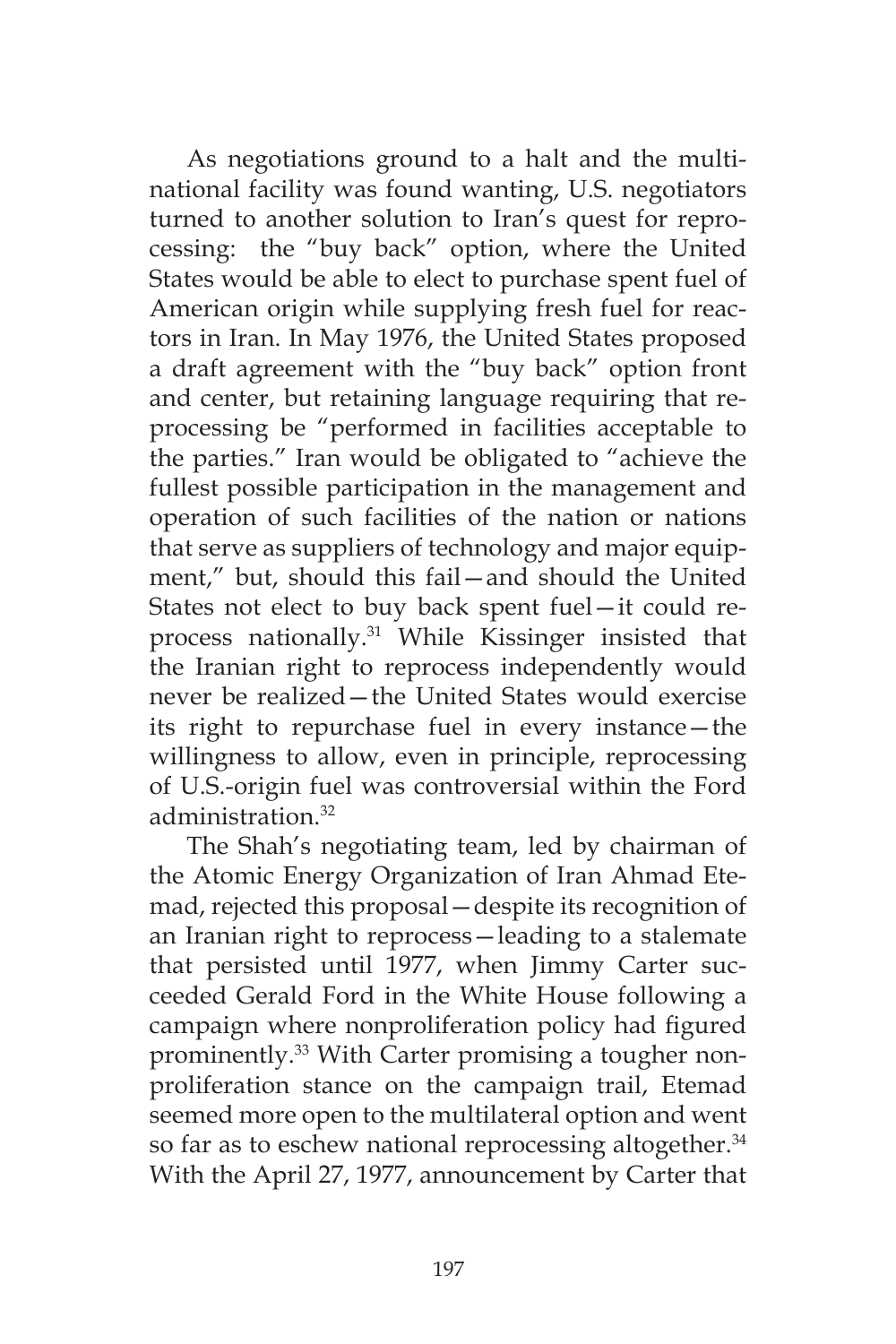the United States would insist on a veto of reprocessing of U.S.-origin spent fuel, the dynamics of negotiations were beginning to shift, and an agreement later initialed by negotiators in August 1978, though never signed by Carter or the Shah, would include this veto and preclude reprocessing of U.S.-origin spent fuel on Iranian soil.<sup>35</sup> This agreement followed the Glenn Amendment of 1977, which allowed for no aid for those countries that transferred or received reprocessing technology, multinational ownership or not; despite the sympathies of some in the executive branch toward permitting reprocessing in Iran, Congress had put its foot down. Though Iranian negotiators eventually came around to Washington's tougher line, Tehran's nuclear planning grew more suspicious. In particular, U.S. scientists from the Oak Ridge National Laboratory were wary of the proposed Esfahan Nuclear Technology Center (ENTEC) facility, noting "that the unusually large size of the planned facility makes it theoretically possible to produce weaponsgrade plutonium."36

This episode is most notable, first, for the gradual marginalization of the multilateral option during negotiations and, second, for the flexibility that the Ford administration displayed regarding fuel-making technology. The multilateral option was shown to be intrinsically weak as a nonproliferation tool—simply to meet U.S. nonproliferation objectives, it had to be coupled with a veto and, as Kissinger suggested in private, it was hardly foolproof, with success contingent on political dynamics in the country in which the facility was located. But the balance of key interests at stake, namely the relationship with a major partner, the prospect of lucrative nuclear sales, and the wish to adhere to Article IV of the NPT for a signatory such as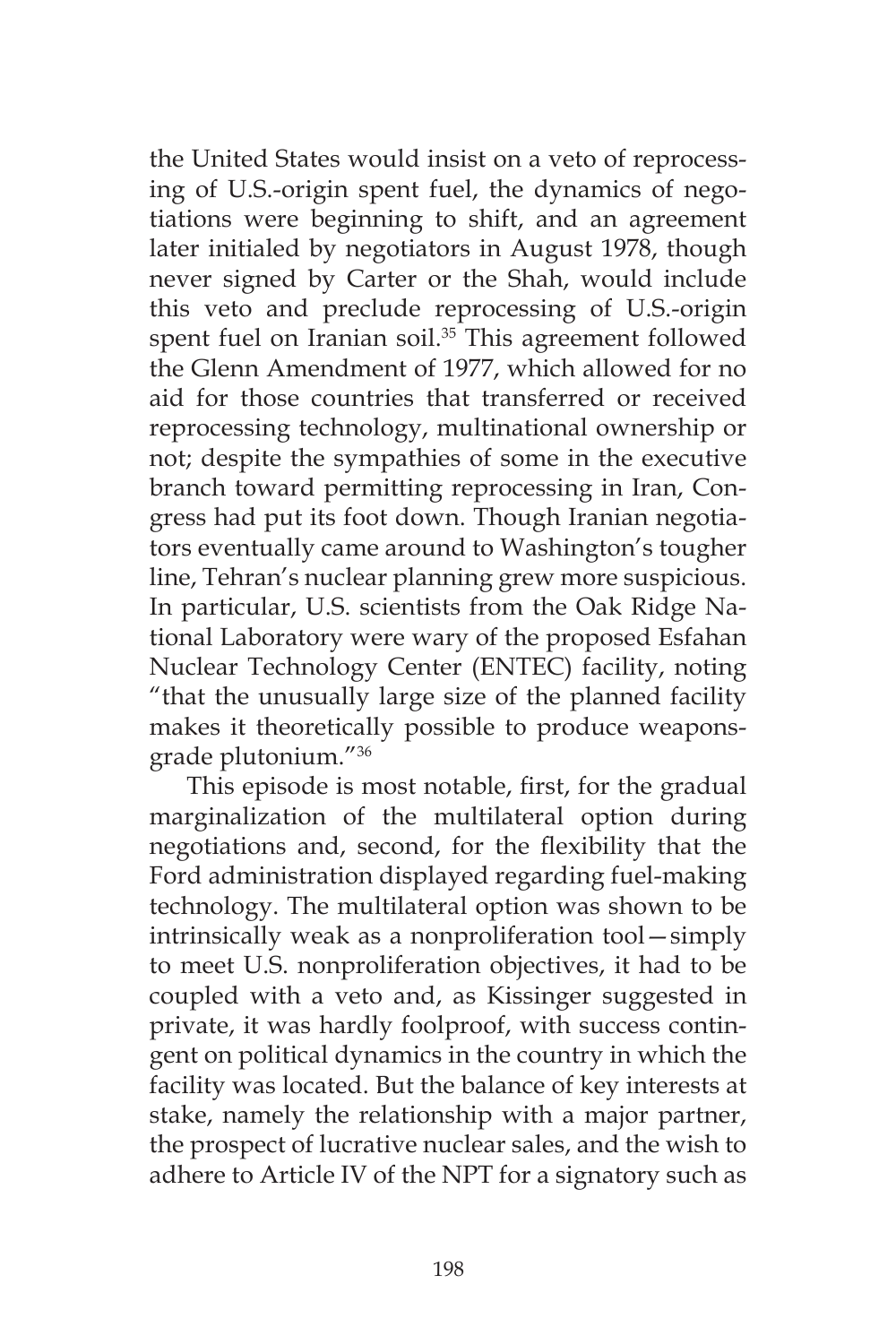Iran, was enough to drive U.S. policymakers, at least initially, to propose the multilateral reprocessing facility. Furthermore, the Ford administration's decision to sanction in principle a national reprocessing facility despite Iran's proliferation risk illustrates the way in which competing priorities can win the day over nonproliferation.

## **INTERVENTION WITH A SUPPLIER: WEST GERMANY'S SALE TO BRAZIL**

The negotiations between the Ford and later Carter administrations and the Shah's regime took place amidst a considerable amount of activity in the nonproliferation realm. One of the most notable cases during this period was the 1975 deal between West Germany, a close U.S. ally, and Brazil, ruled by a military junta and not party to the NPT. U.S. efforts to thwart the deal, despite its close relationship with West Germany, were unsuccessful, though Washington was able to convince Brasilia, Brazil, and Bonn, Germany, to enter into a safeguards agreement with the IAEA.<sup>37</sup> Although the deal would not live up to expectations due to financial constraints, higher-than-expected costs, questions about the need for significant increases in energy output, and the poor performance of the West German "jet nozzle" enrichment technology, it represented the limits of Washington's ability to convince even its closest allies of the virtues of nonproliferation.38 Because Brazil would go on to master fuelmaking on its own in a secret, parallel program, this case suggests that intervention with nuclear exporters is not a definitive solution (a point the Pakistan case soon to be discussed echoes).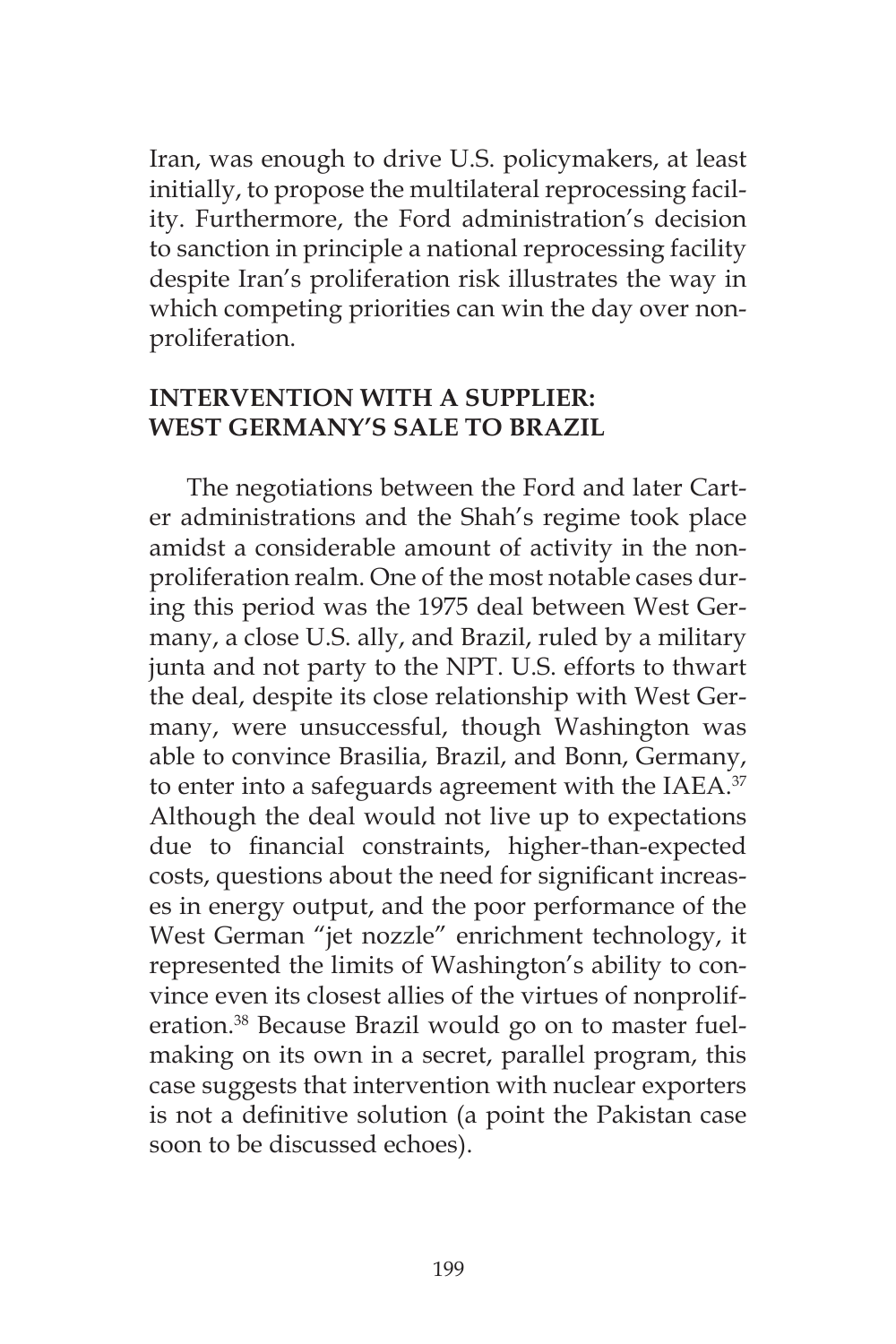In what was called the "most controversial deal in the history of West German industry," Bonn agreed to sell between two and eight reactors, as well as enrichment and reprocessing technology, to Brazil.<sup>39</sup> This was a major sale by any measure and the first to include the full fuel cycle. It also came on the heels of spurned attempts by Brazil to secure enrichment technology from the United States and in the aftermath of the 1974 decision not to sign any new contracts for the provision of enriched uranium. According to a Central Intelligence Agency (CIA) report, Bonn had gained a decisive advantage in the sale through its willingness to share fuel-making technology: "Brazil chose West Germany as its major nuclear supplier primarily because Bonn was willing to provide a uranium enrichment plant."40 In addition to financial compensation of between \$2 and \$8 billion for the reactors (depending on the number sold), West Germany stood to receive 20 percent of the uranium ore recovered in Brazil.<sup>41</sup>

The motives of Brazil and West Germany, and their relationships with the United States, would play a large role in the unfolding of this drama. Brazil, referred to as a "potential third-generation proliferator" by the CIA in a 1974 National Intelligence Estimate, was in a rivalry with neighbor, Argentina.<sup>42</sup> Brazil's military government, headed by Ernesto Geisel, held "what later proved to be very unrealistic estimates of growing energy demand" and valued the independence and prestige that mastery of the fuel cycle would bring.<sup>43</sup> Having fallen behind Argentina's nuclear program, the deal with West Germany would allow Brazil to "leapfrog" its competitor.<sup>44</sup>

Bonn, a close strategic ally of Washington, was central to American security and defense policy in Europe. West Germany was also a commercial competi-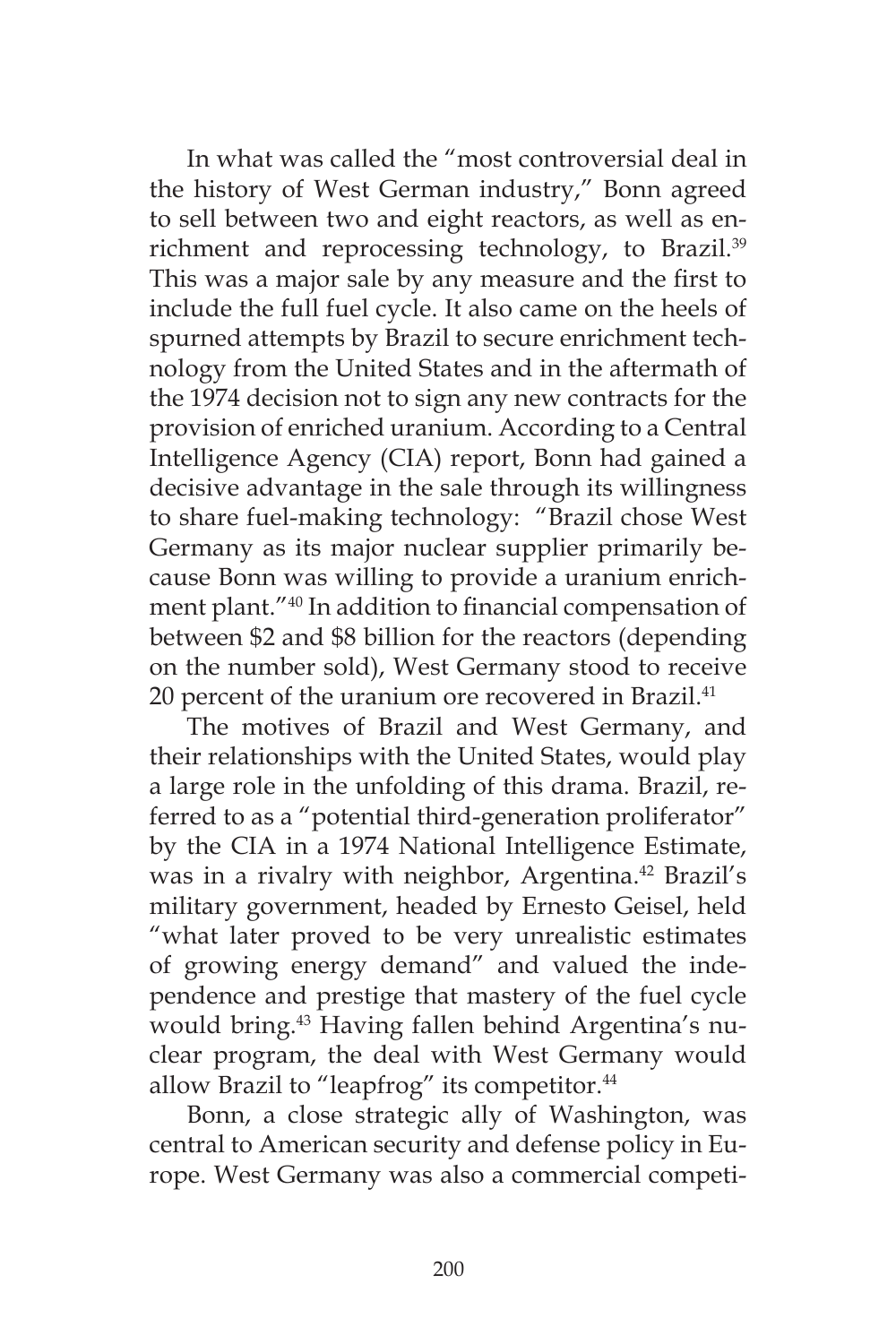tor of the United States, increasingly so in the nuclear field. For Bonn, the financial advantage of the deal was considerable, ensuring a way to "pay off" German government subsidies for the nuclear industry, provide work for 300 companies in the Federal Republic, and give long-term security to Kraftwerk Union, the firm responsible for building the reactors. German banks, at the government's behest, would lend the capital for the first two reactors to Brazil's newly created *Nuclebras* organization responsible for the nuclear program.45 The sale came at a time of economic duress in Germany, promising a much-welcomed commercial boost.46

The Ford administration's intervention yielded little result, except convincing Bonn to adopt safeguards on the technology to be transferred.<sup>47</sup> These safeguards were secured through a multilateral agreement among Brazil, West Germany and the IAEA, which did go beyond traditional Agency measures by applying safeguards to the use of know how gained from the deal in facilities across Brazil.<sup>48</sup> Furthermore, in the spirit of the multilateral controls that would appear in the Iranian negotiations, the Ford administration convinced Germany to play a role in the management of the enrichment project, with German nationals intimately involved.49

Counterintuitively, Germany's close relationship with the United States afforded Bonn latitude in this deal: The Ford administration proved unwilling to jeopardize their relationship with Bonn in order to persuade German Chancellor Helmut Schmidt to forgo the sale.<sup>50</sup> Although Kissinger and Ford "felt uneasy" about the deal, they refused to bring up the subject "during top-level discussions between the German and American governments."51 In May, July,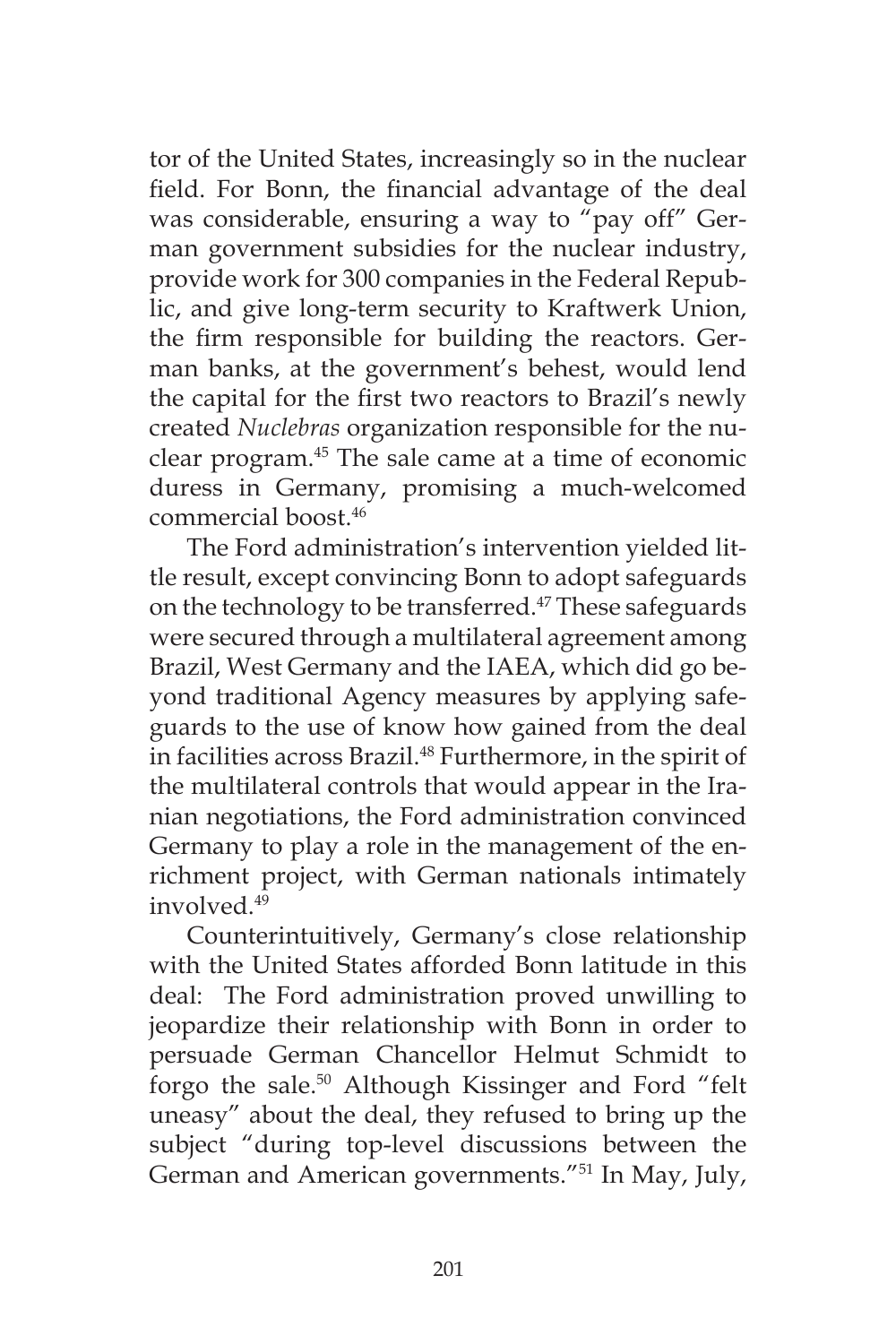and October 1975 meetings between Kissinger, Ford, and Schmidt, the Brazil deal went untouched, with economic, oil supply, and European political and security issues taking priority.52 Kissinger decided not to use U.S. military units in Europe, or agreements with the Soviet Union, to pressure Bonn, even reassuring German Foreign Minister Hans-Dietrich Gemscher in June 1975 that the safeguards agreement had met with Washington's approval, giving Gemscher the green light to sign the contract later that month. $53$ 

The Ford administration's tepid response, at least at the high level, was not shared by all in Washington; certain members of Congress and media outlets voiced their opposition. Senator Abraham Ribicoff of Connecticut noted that the demand for energy had given rise to a:

cutthroat nuclear competition . . . leading to the spread of plutonium reprocessing and uranium enrichment facilities. The capability to produce nuclear explosives is spreading 'like the plague', in the words of the Inspector General of the International Atomic Energy Agency.<sup>54</sup>

The *New York Times* editorial board labeled the arrangement:

a reckless move that could set off a nuclear arms race in Latin America, trigger the nuclear arming of half a dozen nations elsewhere and endanger the security of the United States and the world as a whole.<sup>55</sup>

U.S. President Jimmy Carter, who had criticized the deal in his campaign, did not improve upon the Ford administration's record.<sup>56</sup> A high-level diplomatic flurry between Bonn and Washington took place in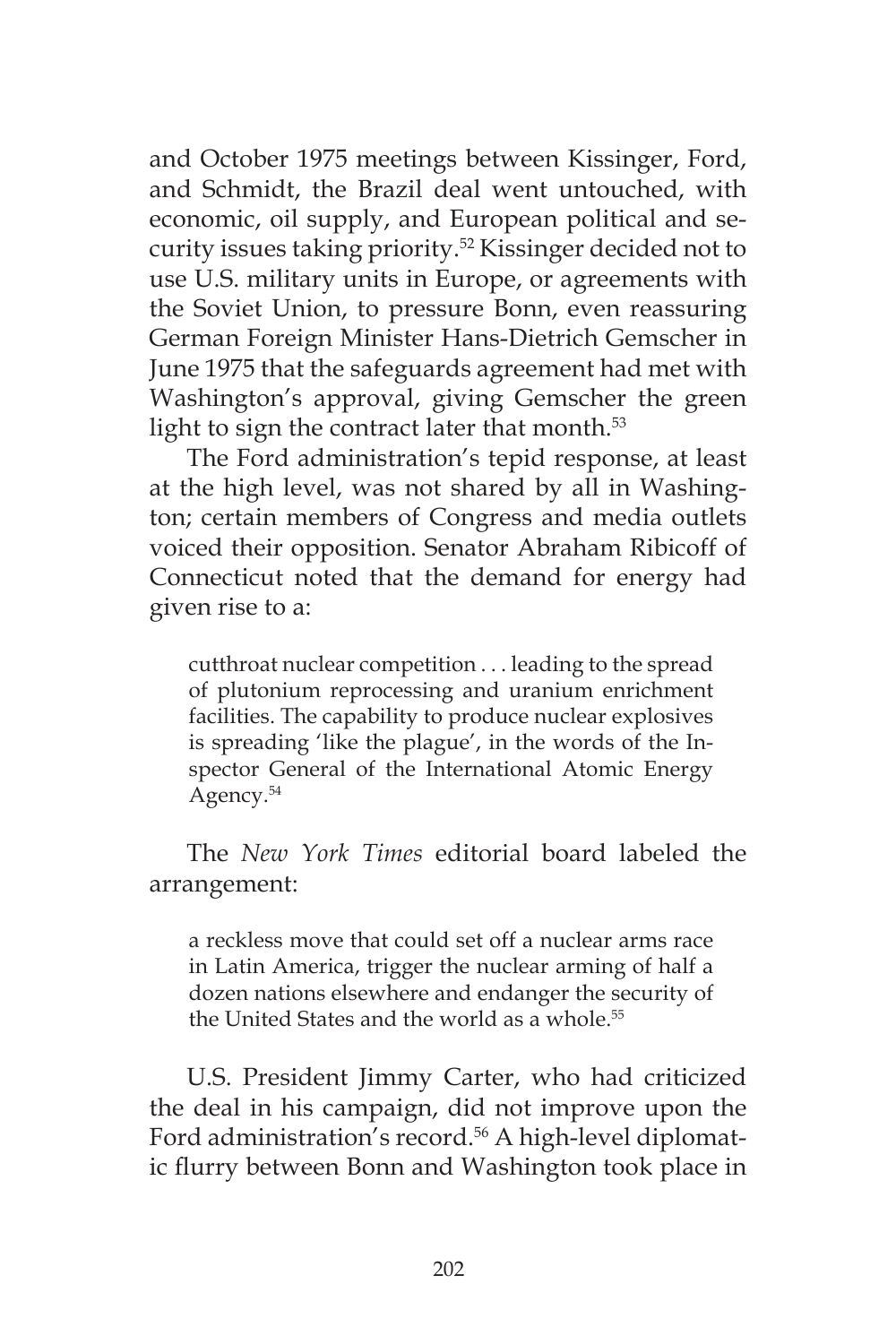the early days of the Carter administration, including a visit by U.S. Vice President Walter Mondale to Bonn. 57 A stalemate had been reached by March 1977, and on April 7, 1977, West Germany confirmed that it would proceed with the deal. This announcement came the same day as Carter's own announcement on the issue of nonproliferation. Schmidt was politically invested and felt he could not back down.

The Brazil-West Germany sale exposed, similarly to Iran, unwillingness in Washington to prioritize nonproliferation if doing so might sow discord in a crucial bilateral relationship. The proliferation risks of making the technology transfer itself, however, were minimal. Jet nozzle enrichment technology had not yet been demonstrated commercially and performed poorly. The pilot reprocessing plant was delayed indefinitely as the costs of Brazil's nuclear program, and the true need for this expensive technology, came under scrutiny in Brasilia. In June 1977, West Germany announced that it would not grant any further license for the export of reprocessing facilities, following in the footsteps of a similar decision by France in 1976.<sup>58</sup>

The close U.S. relationship with West Germany failed to translate into an immediate nonproliferation victory. In fact, the inter-reliance of the two countries may have limited Washington's leverage, making instruments, particularly on the "stick" side, less credible. The decision not to bring up the deal in high level diplomatic exchanges, despite public and congressional pressure, does suggest that preventing fuel-making in Brazil did not fall among the administration's top priorities.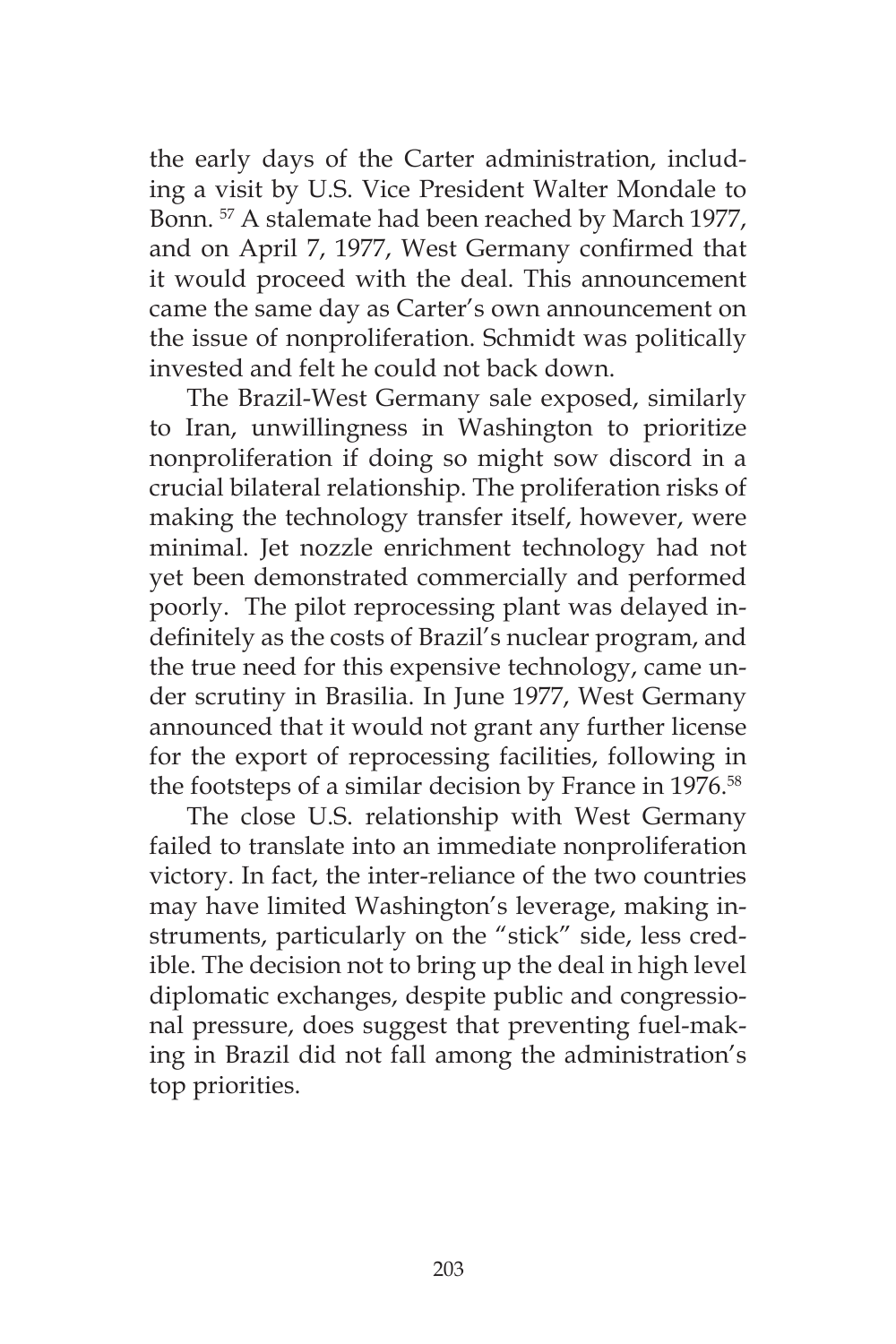## **INTERVENTION ON THE BUYER: SOUTH KOREA**

Over the course of the 1970s, the Park Chung-hee regime in South Korea (Republic of Korea [ROK]) pursued reprocessing technology with the purpose of developing a nuclear weapons option in light of uncertainty over U.S. security guarantees.<sup>59</sup> The Ford administration, making clear that the relationship between the two countries would be jeopardized should Seoul continue down this path, convinced Park's government not to go forward with the transfer of a crucial piece of technology, a pilot reprocessing plant from France.<sup>60</sup> The alignment of nonproliferation with other U.S. policy objectives, namely stability in Northeast Asia, the security of South Korea, and détente with the great powers, meant that the Ford administration avoided the difficult decision it had faced in the cases of Iran and the Brazil-West Germany deal of balancing competing policy objectives.<sup>61</sup> Willing to apply more fully its diplomatic leverage on Seoul—and employ credible threats of deeper retrenchment—and the beneficiary of intervention in the early stages of the South Korean program, Washington tasted success.

Seoul was a close U.S. ally, bound by the 1954 Mutual Defense Treaty, occupying a critical cog in the front against communism, contributing troops to the war in Vietnam, and enjoying a high-level political relationship with Washington. It was also reliant on American security assurances, particularly after a series of arms transfers from the Soviet Union and China to North Korea gave Pyongyang significant numerical advantages in materiel.<sup>62</sup> As the balance of power on the Korean Peninsula tilted, however, and North Korean provocations continued, Washington embraced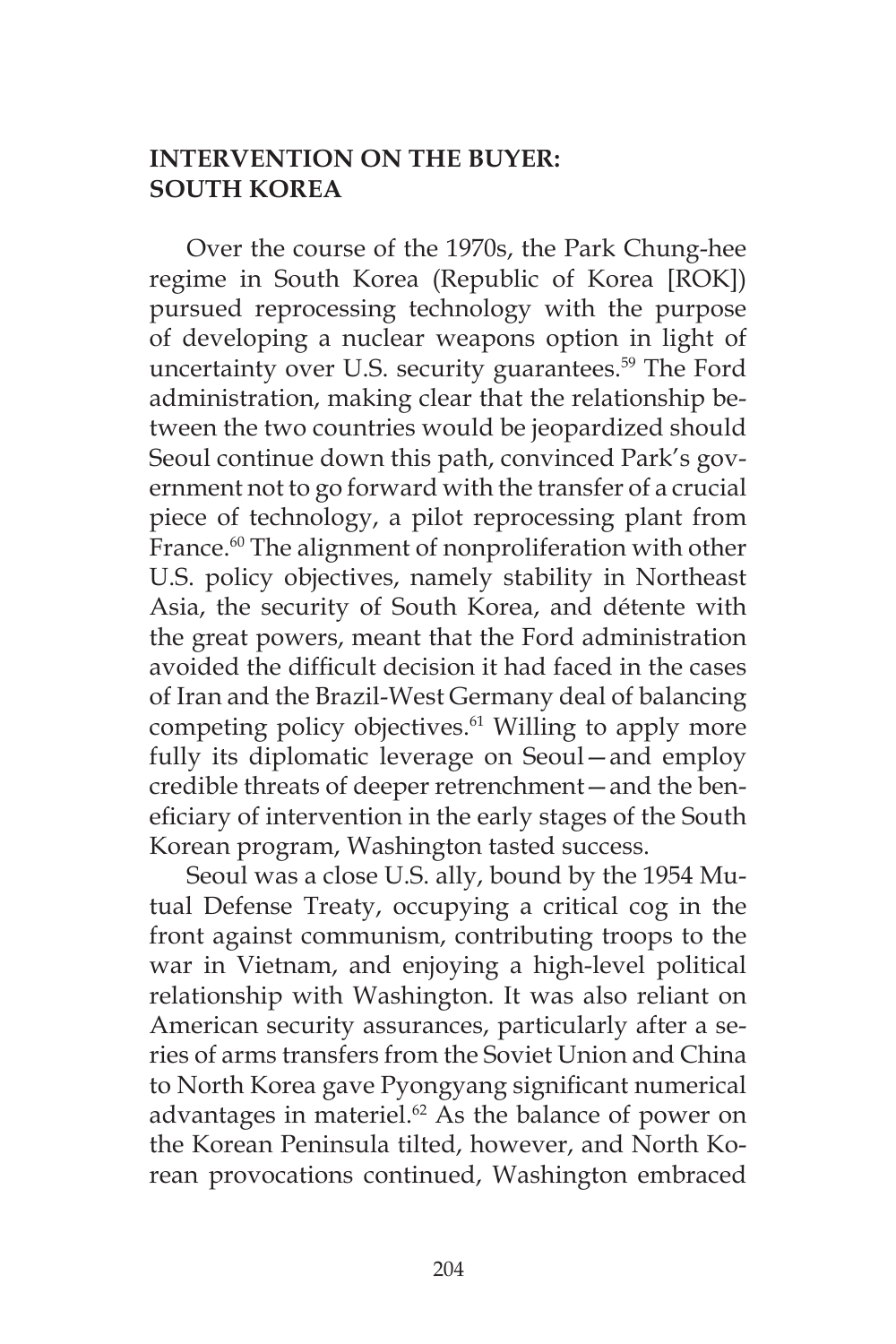a policy of retrenchment, beginning with the 1969 announcement of the Nixon Doctrine, which asked that the burden for defense be increasingly shifted to U.S. allies.63 The March 1970 disclosure to ROK President Park that the U.S. military presence on the Korean peninsula would be decreased from 63,000 to 42,000, the political fallout from the Vietnam War in the United States, and the period of détente, particularly dialogue between the United States and China, have been understood as major drivers of Korea's twin conventional forces modernization and nuclear weapons programs.64

The South Korean nuclear weapons program's origins can be traced to two agencies created in the aftermath of the Nixon Doctrine's announcement, the Agency for Defense Development and the Weapons Exploitation Committee, the latter recommended the pursuit of nuclear weapons to President Park.<sup>65</sup> With Park taking the decision in December 1974 to proceed with a nuclear weapons program, secretly of course, Seoul entered negotiations with France in 1975 to purchase a pilot reprocessing plant.<sup>66</sup> These talks triggered a U.S. response—unlike in the West German-Brazil deal, U.S. officials engaged their South Korean counterparts at the highest level, threatening to withdraw U.S. assistance with Korea's civilian nuclear program and, more importantly, U.S. troops from the peninsula.67 American diplomats also pressured Seoul to sign the NPT, which it did in April 1975, leading to the adoption of IAEA safeguards in September 1975.<sup>68</sup> U.S. efforts, though most notable on the demand side of the deal, were also important in persuading the French to go along with the South Korean decision to cancel the reprocessing plant deal in December 1975.<sup>69</sup>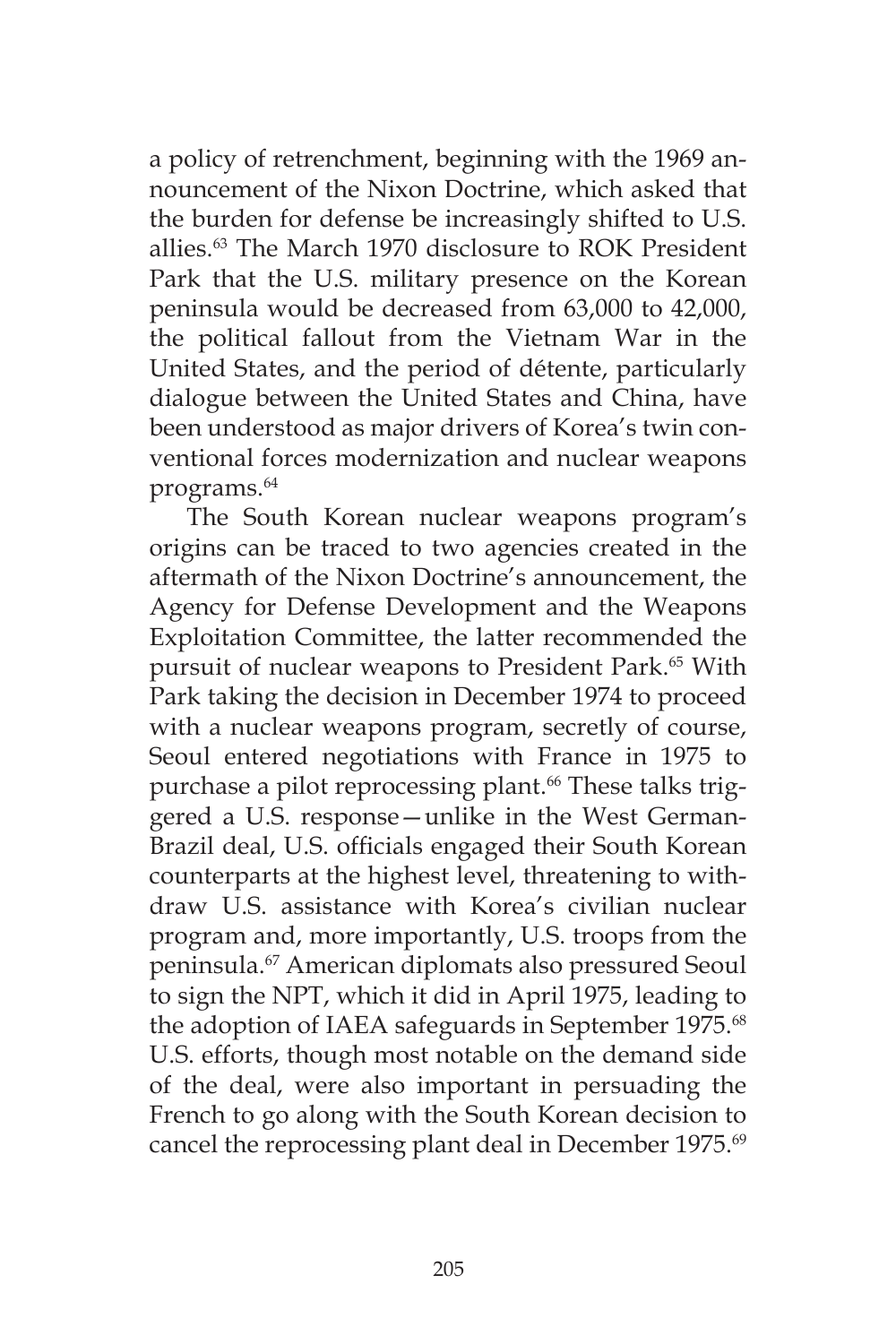The stakes were high for South Korea. As Mitchell Reiss notes, had Washington withdrawn its forces from the peninsula, Seoul would have lost its ability to deter the North, at least for a period of time.<sup>70</sup> But the United States also, irrespective of the state of the weapons program, held significant advantages in its relationship. It was Seoul's top trading partner, holding significant amounts of South Korean debt.<sup>71</sup> Furthermore, in the great geopolitical game on the Korean Peninsula, the United States provided certain assurances that Seoul required, making it more likely that China and the Soviet Union would value "stability on the peninsula."72 In an August 1975 meeting, U.S. Secretary of Defense James Schlesinger explained to Park that the United States was:

best suited to provide nuclear deterrence on behalf of its allies. We can deal with nuclear threats against a central power in a way that smaller nuclear powers cannot. We can deter Soviet nuclear threats while the ROK could not and a ROK effort to develop its own nuclear weapons would end up providing the Soviets with justification for threatening the ROK with nuclear weapons.73

South Korean goals of force modernization also relied heavily on U.S. assistance; if South Korea was to achieve conventional independence, it would be best served by continued U.S. support.<sup>74</sup> Finally, while the Nixon Doctrine and related messaging lent credibility to U.S. threats to withdraw all troops from the peninsula, Washington continued to respond forcefully to North Korean provocations, such as the August 1976 Panmunjom incident, which led to U.S. and South Korean forces being placed on high alert, U.S. naval assets being dispatched to the area, and U.S. B-52 bombers conducting exercises.75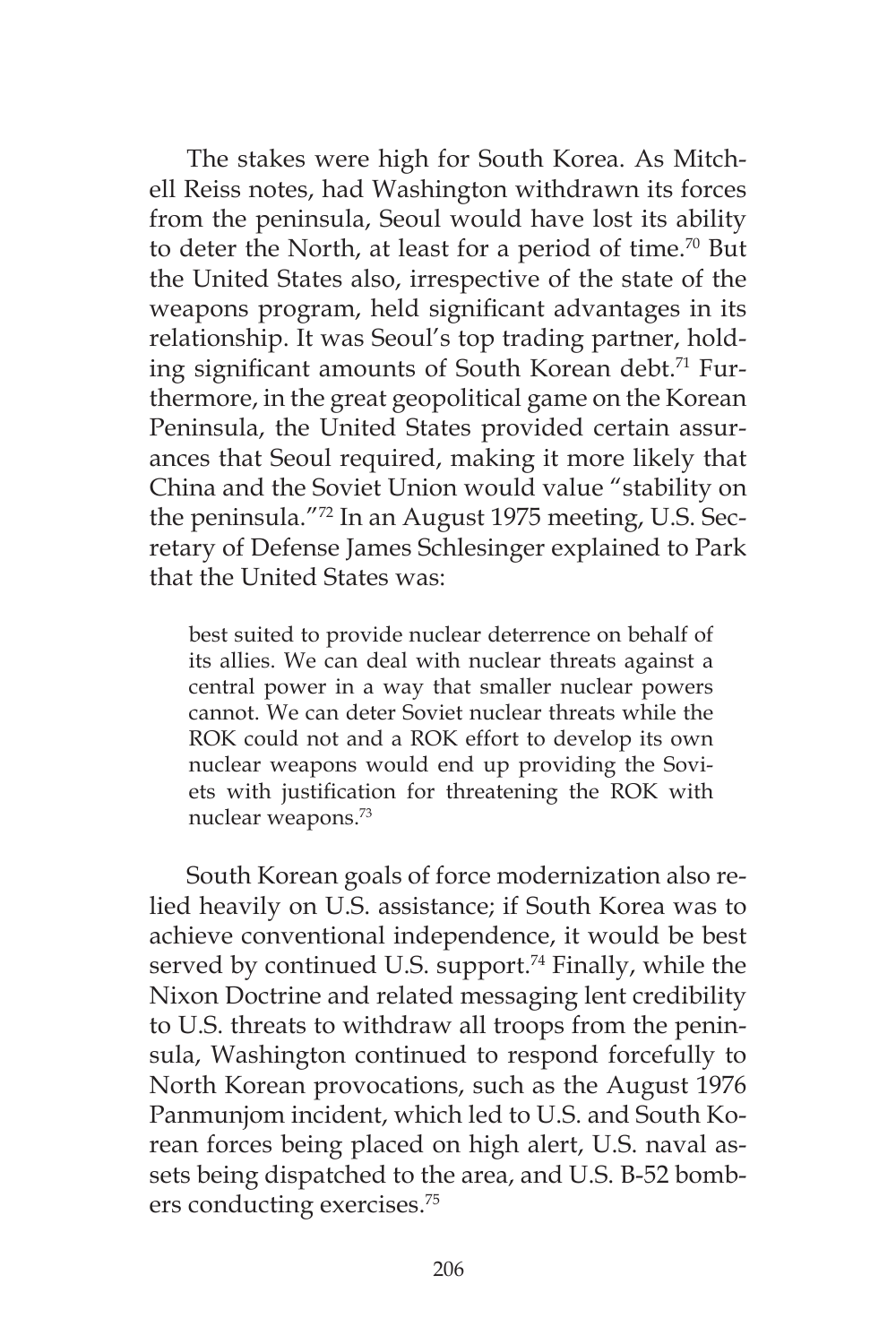There are less auspicious aspects to the South Korean case, however. First, the pursuit by South Korea of reprocessing and a broader military nuclear program was calculated in part on half-hearted U.S. nonproliferation efforts elsewhere. Park and his close associates, looking to the example of Israel, hoped that Washington would reconcile itself to a South Korean nuclear program, even retaining significant benefits from its relationship with the United States. Second, although the Ford administration's intervention regarding the pilot reprocessing plant was successful, the Carter administration allowed the transfer of a post-irradiation examination facility, the use of which can imitate an important part of chemical reprocessing, protesting only then, asking that the size of the facility be limited.

The South Korean episode was a success, and the Ford administration pursued nonproliferation aims vigorously. But the particularity of the South Korean case raises questions about how replicable it might be. The South Korean decision to forgo the pilot reprocessing facility in 1975 was based less on U.S. diplomatic maneuvering than the fundamental economic and strategic relationship of the two countries, developed over time and bound by a bloody conflict little more than 2 decades before. American willingness to prioritize South Korea's incipient nuclear weapons program in its communication with Seoul, and to use sticks and carrots to its advantage, meant that this relationship could be exploited. But even the decision in Washington to apply pressure was an easy one: The development of a nuclear weapons program on the Korean peninsula could have been disastrous, setting off a chain of events implicating the great powers.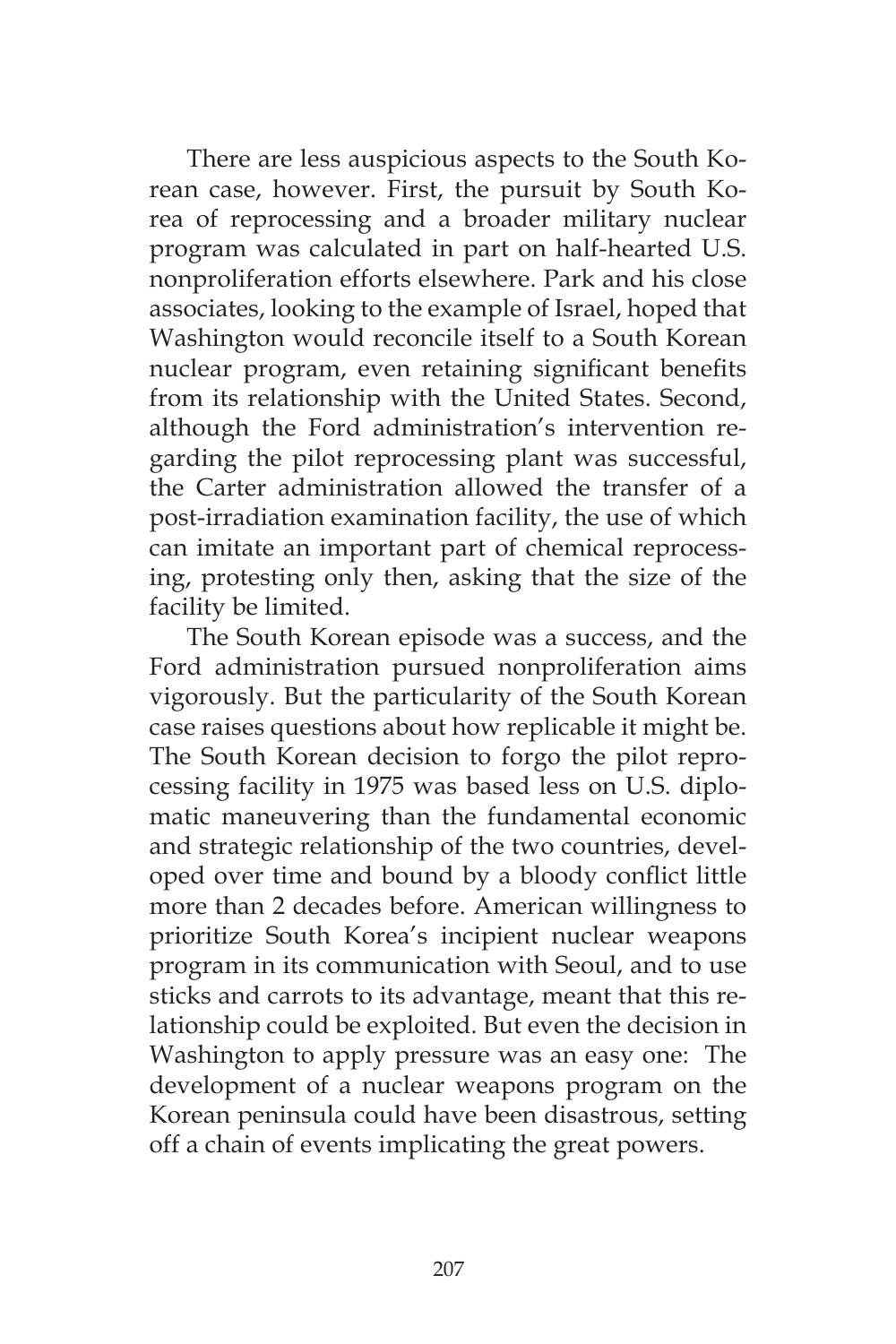# **PAKISTAN: THE LIMITATIONS OF SUPPLIER CONTROLS**

Pakistan, also a U.S. ally, embarked on a nuclear weapons program in the aftermath of its 1971 war with India. Islamabad's disastrous military defeat and partition led Pakistani Prime Minister Zulqifar Ali Bhutto, who entered office after the war, to initiate the program. These efforts would be accelerated following India's May 1974 nuclear test and would result in an established weapons program by the 1980s, with a series of tests in 1998. From the mid-1970s onward, successive U.S. administrations attempted to dissuade Pakistan from pursuing the nuclear fuel-making facilities necessary for a weapons program. While U.S. efforts on the supply side had some success, namely in convincing France to defer and later cancel the sale of a reprocessing plant to Pakistan, they failed to persuade Islamabad from developing an indigenous enrichment facility.<sup>76</sup> While, given Pakistan's abiding interest in developing nuclear weapons, preventing Islamabad from developing ENR technology would have been difficult, the Ford and Carter administrations' unwillingness to apply more fully and consistently diplomatic, political, economic, and military tools ensured that Pakistan's efforts would go unchecked. In this case, broader U.S. goals in South Asia won the day, precluding tougher nonproliferation measures. As Secretary of State Henry Kissinger in a July 1976 briefing said tersely, "Non-proliferation is not our only objective in South Asia."77

The Pakistani nuclear weapons program was understood as a way of shoring up Pakistan's defense and correcting a shifting balance of power in the subcontinent. Particularly since the 1965 war between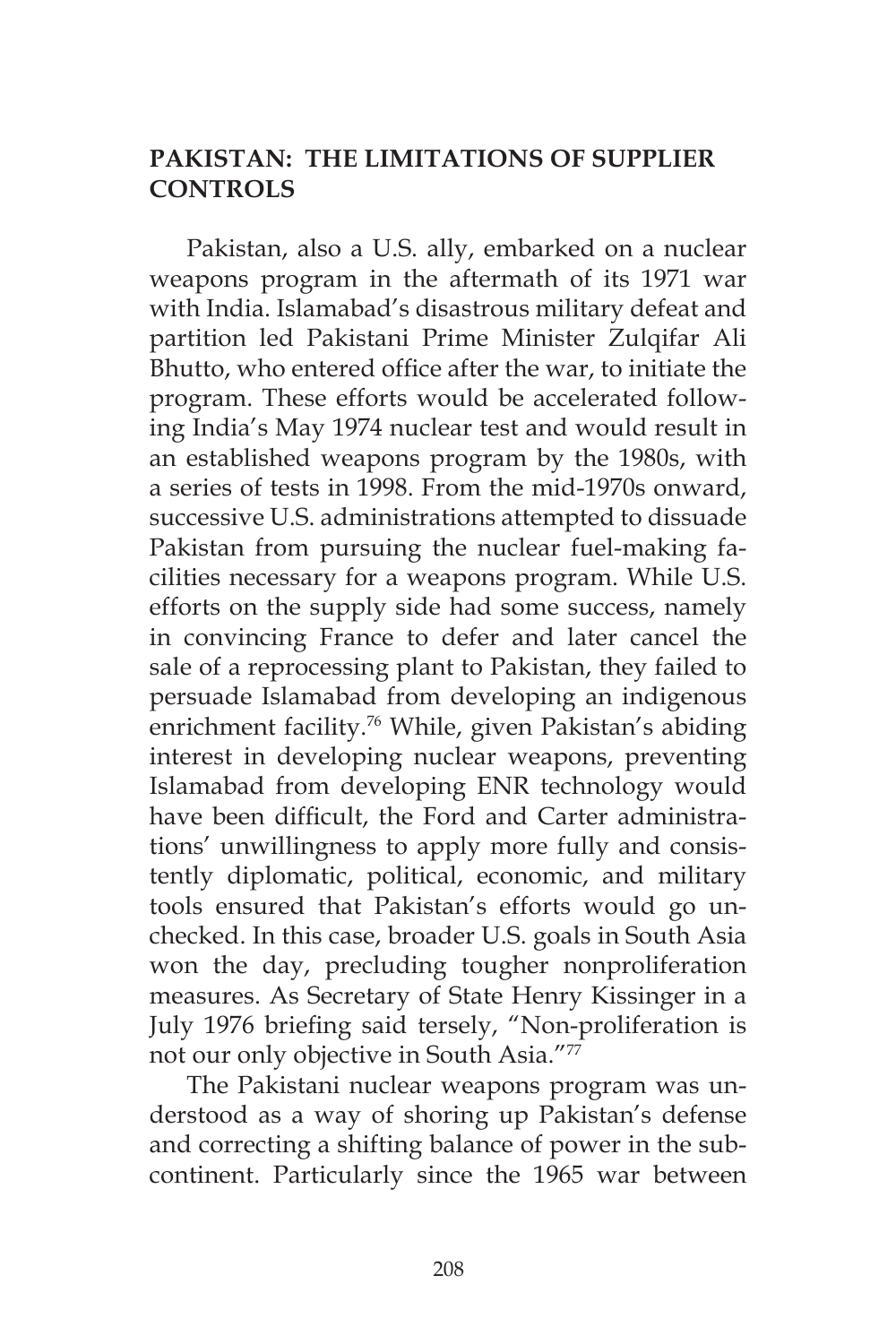India and Pakistan, India had pulled ahead in conventional fighting ability, an advantage demonstrated decisively in the short 1971 war. The Pakistani military leadership, which had once seen the United States as a dependable supporter, was disenchanted with Washington after an arms embargo on both India and Pakistan during and after the 1965 conflict. Between 1965 and 1971, absent U.S. arms sales, Islamabad turned to Beijing for military support. Although the Richard Nixon administration did, contrary to Congress' wishes, facilitate arms transfers from other states to Pakistan during the 1971 war and went so far as to dispatch the U.S.S. *Enterprise* off the coast of Pakistan, it was still seen as an ally of dubious commitment. Still, Pakistan played a crucial role in enabling Nixon's outreach to China and remained in close political contact with the United States.

Thus, particularly for Bhutto, who had expressed sympathy for a Pakistani nuclear arsenal before, proclaiming in 1965, "If India builds the bomb, we will eat grass or leaves, even go hungry, but we will get one of our own," a nuclear weapons program was essential.<sup>78</sup> Only weeks after assuming the prime ministry, Bhutto convened Pakistan's top nuclear scientists and instructed them to build a nuclear weapon within 3 years. In 1973, Pakistan began negotiating with a French corporation regarding reprocessing technology. The Indian test of May 1974 would only serve to accelerate this drive, with the chief of Pakistan's Atomic Energy Commission commenting after the detonation that India had "opened the floodgate for nuclear weapons" and implying that Pakistan might be next to join the "nuclear club."79 A U.S. intelligence report issued shortly after the Indian test indicates concern that Islamabad may be next.<sup>80</sup>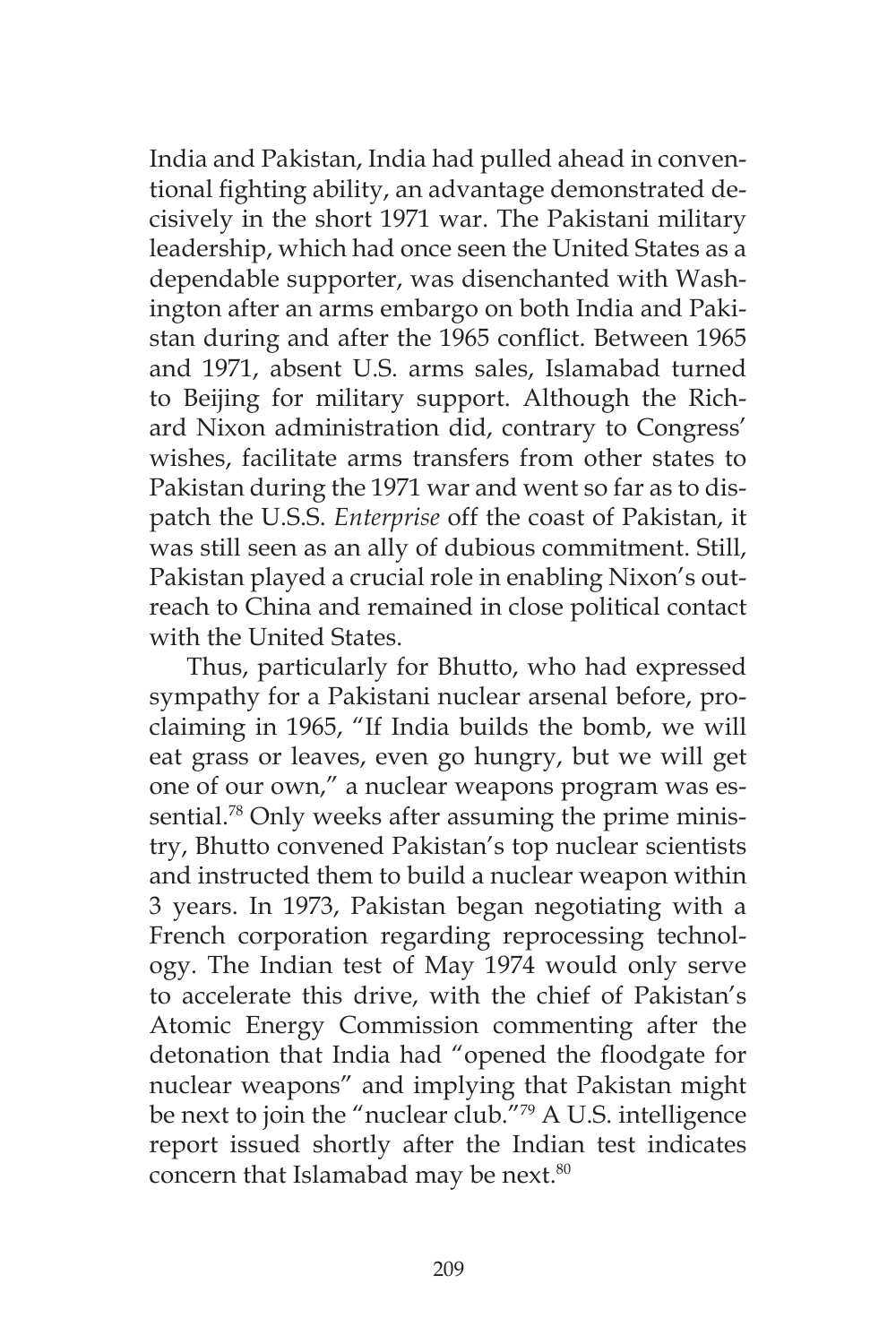Following the Indian test, Pakistan sought a U.S. security guarantee and "arms for cash" transfers, where Pakistan would, as other allies did, compensate the United States for weapons sales.<sup>81</sup> The Ford administration, though unwilling to extend a security guarantee, did remove its embargo on weapons sales to Pakistan and India, after persistent requests from Islamabad in February  $1975$ .<sup>82</sup> This decision, however, yielded relatively little in the way of actual arms transfers, and the balance of power on the subcontinent continued to drift in India's favor even after the embargo was lifted.<sup>83</sup>

Meanwhile, Islamabad continued its nuclear weapons program, turning to France for a reprocessing facility in February 1976.<sup>84</sup> With Pakistan having only a single reactor, a heavy water model from Canada similar to that used by the Indian program, the ambitions of Bhutto were clear: In the words of U.S. Under Secretary of State Philip Habib in an exchange with Kissinger, "What he [Bhutto] wants is to build a bomb."85 With this in mind, the administration moved to intervene, and Ford himself sent a letter to Bhutto in March 1976 asking "that you . . . give serious consideration to foregoing present plans to acquire reprocessing and heavy water facilities. . . . "<sup>86</sup> When Bhutto rejected this offer, the Ford administration applied only limited pressure. For example, rather than withholding all military aid from Pakistan, Kissinger insisted on withholding only the sale of A-7 fighter aircraft, suggesting that some military aid was appropriate, given Pakistan's alliance with the United States, and that providing such assistance now would be necessary if it was to be used as leverage later.<sup>87</sup> Despite the promise of 100 A-7 fighter aircraft in exchange for forgoing reprocessing in August 1976 and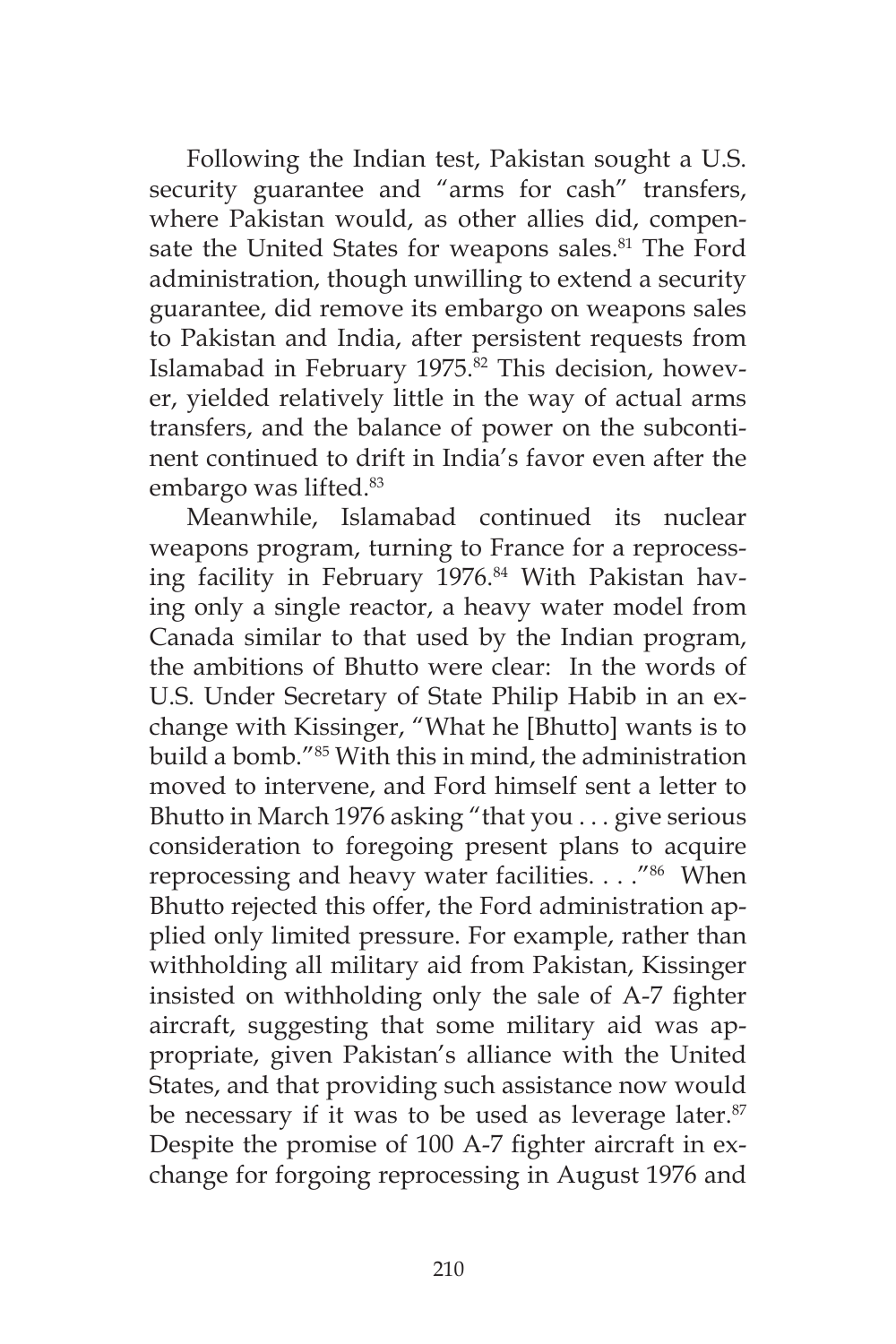repeated threats after the 1976 elections that the incoming Carter administration might "make an example" of Pakistan, the Ford administration was unable to dislodge Pakistan.

In large part, the Ford administration was constrained by recent history and events beyond its immediate control, namely a lack of faith in American promises after the 1965 and 1971 wars and a deeply held belief in Pakistan of the importance of a nuclear option. The United States also was unable to address Pakistan's conventional security concerns: As Kissinger observed, because U.S. arms sales did not flow as quickly to Pakistan following the lifting of the embargo (mostly for administrative reasons) as some had hoped, the threat of not selling them implied practically the status quo. Ford's team, despite securing a commitment from France not to sell any additional reprocessing plants, was unable to convince French President Valérie Giscard d'Estaing to renege on the deal with Pakistan.

The arrival of the Carter administration opened a new chapter in U.S. negotiations with Pakistan, one where Islamabad would lose its contract with France for the reprocessing facility but, through the leadership of Abdul Qadeer Khan, open a new path to a nuclear weapon: uranium enrichment. The Carter administration, too, decided not to use its full leverage in Pakistan. When presented with a package in April 1977 that would have provided military aid, economic assistance, and a financed French reactor, Carter favored only the military sale of the A-7 and not of more advanced U.S. technology and questioned the need for U.S. financing of the "French purchase," no matter the nonproliferation gain to be had.<sup>88</sup> By September 1977, with Bhutto ousted in a coup by General Muhammad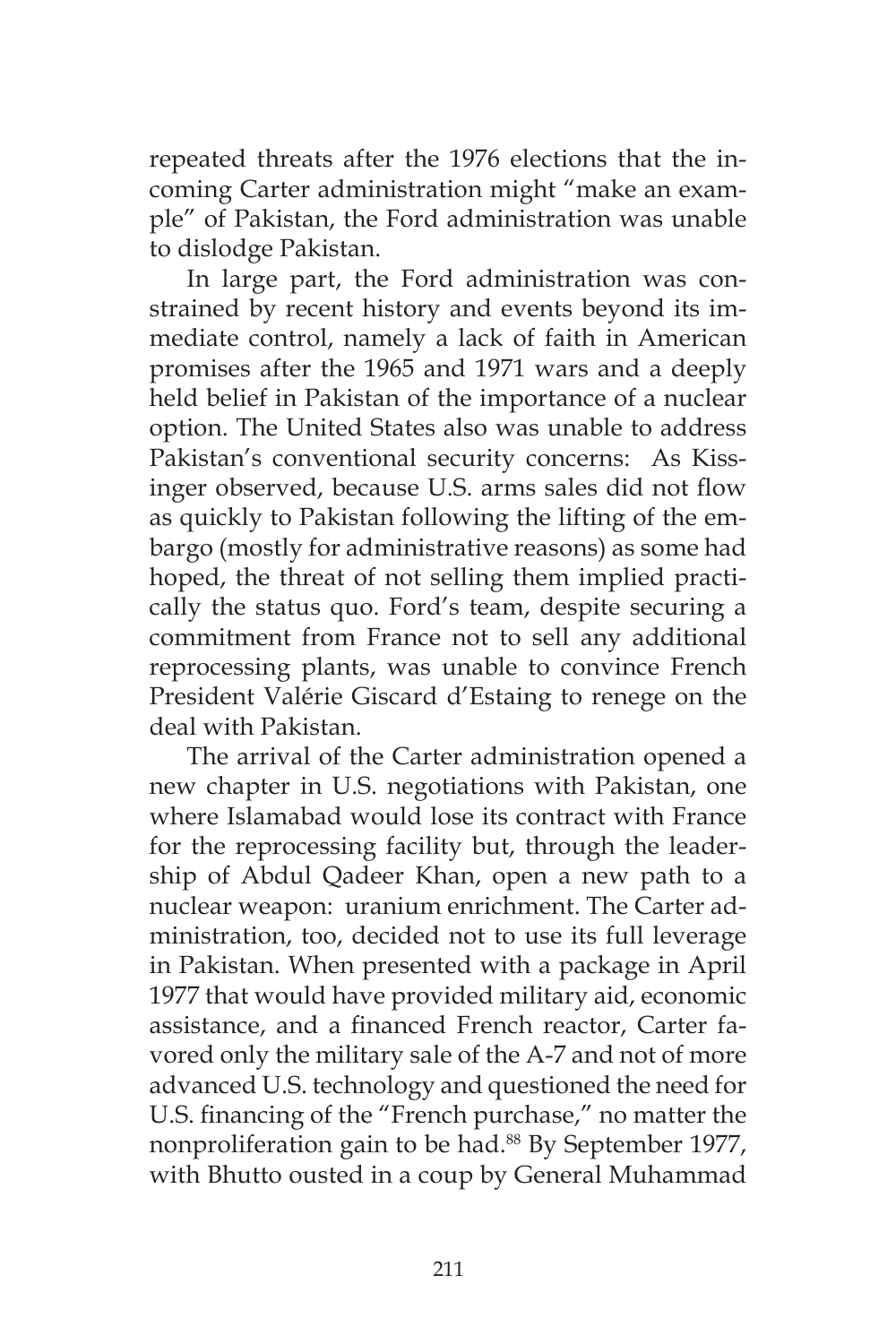Zia-ul-Haq, the Carter administration had eliminated development aid to Pakistan on the grounds of the reprocessing deal with France.<sup>89</sup>

Meanwhile, the sale of French reprocessing technology to Pakistan was foundering, thanks in part to U.S. pressure. French officials had begun to push an alternative to reprocessing, called "co-processing," which would produce a mixed oxide fuel that was understood to be proliferation-resistant.<sup>90</sup> After Pakistan rejected this proposal, Giscard d'Estaing's administration decided to cancel the sale altogether, informing Kissinger on Memorial Day of 1978.<sup>91</sup> At the time, U.S. intelligence believed that this would make the "odds favoring any sort of explosive program [in Pakistan] . . . sharply diminish."92

Soon thereafter, despite intelligence that Pakistan was considering indigenous fuel-making options, certain State Department officials began to advocate considering a return of arms sales and economic aid.<sup>93</sup> But mounting evidence of a uranium enrichment program led to the invocation of the 1976 Symington Amendment of the Foreign Assistance Act, which precluded aid for countries that operated national uranium enrichment facilities outside of safeguards.<sup>94</sup> With the Symington Amendment enforced, the United States moved with little success to rally western allies to maintain export controls and reached out to China, a close partner of Pakistan.<sup>95</sup> Administration officials also reached out to India's Prime Minister, hoping to reach some kind of regional solution, such as a joint commitment not to use or develop nuclear weapons, but to no avail.<sup>96</sup> However, writings within the White House suggested concerns that U.S. nonproliferation efforts had come at an inopportune time with instability in Iran and Afghanistan, and that Pakistan was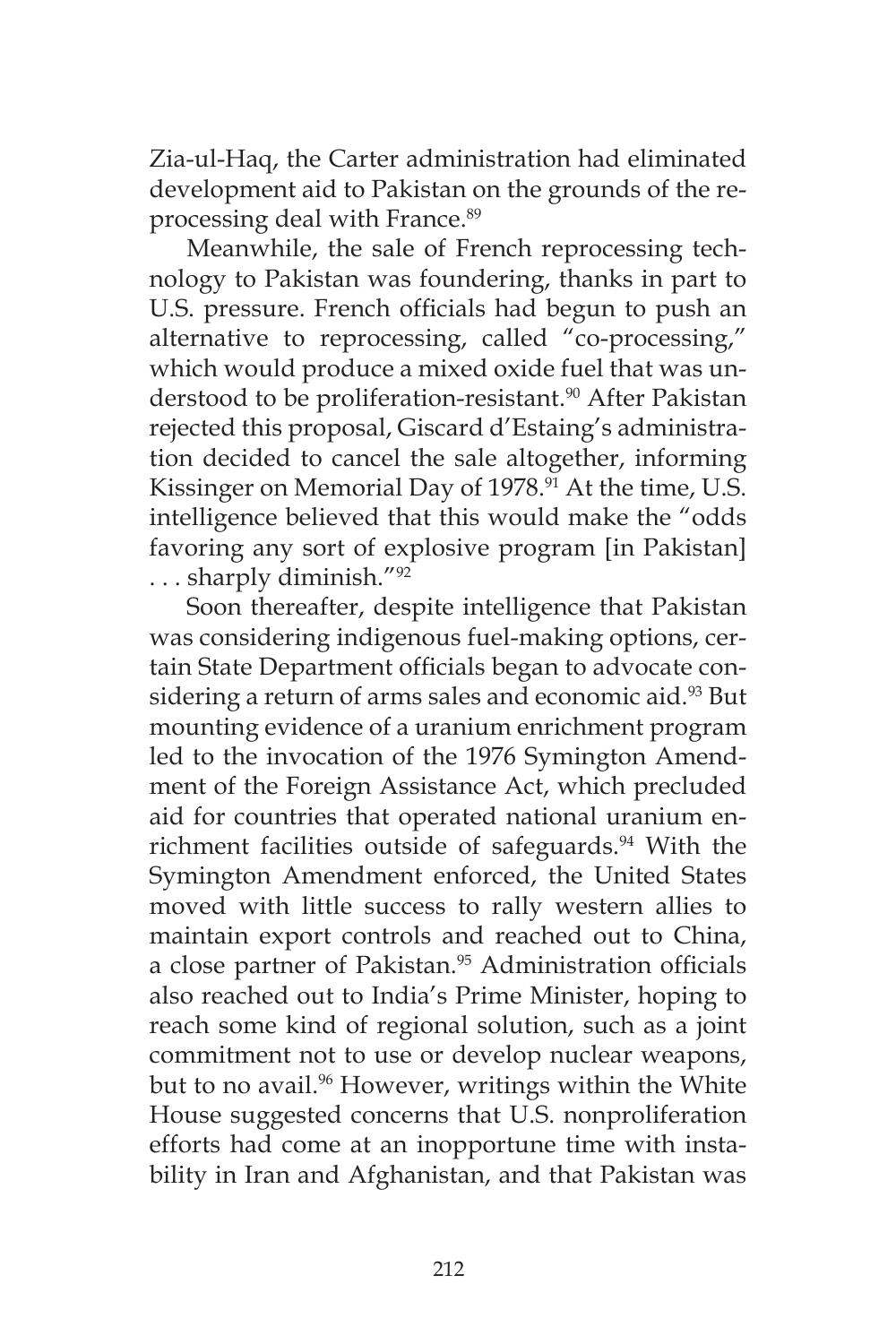a more reliable partner.<sup>97</sup> With more disturbing news coming of the extent of Pakistan's enrichment program, U.S. officials were at a loss to find a solution. In the words of Charles van Doren at a meeting of the General Advisory Committee on Arms Control and Disarmament, "We have a great deal of talent within the U.S. government scratching its head."98

If the Carter administration was ambivalent about what steps to take regarding the Pakistani nuclear program, this would soon cease to be the case. The December 1979 Soviet invasion of Afghanistan fixated Washington and transformed perceived U.S. interests in the region; suddenly, Pakistani acquiescence with U.S. policy goals in Afghanistan became vital. In January 1980, Carter offered not only to restore the transfer of aid, but also to increase it dramatically to a total of \$400 million per annum, split between military and economic assistance. Islamabad, well aware of its newfound leverage, spurned the offer—the American package was too modest. Within the next year, the Ronald Reagan administration had agreed upon a new assistance package extended over several years, and soon an exception to the Symington Amendment had been crafted so as to allow for U.S. aid to Pakistan.<sup>99</sup> While the drama surrounding the Pakistani nuclear program was far from over—it was October 1990 before the U.S. executive branch confirmed that Islamabad did not have nuclear weapons—the pattern of vacillation, mixed messaging, and half-hearted effort had been established and would continue.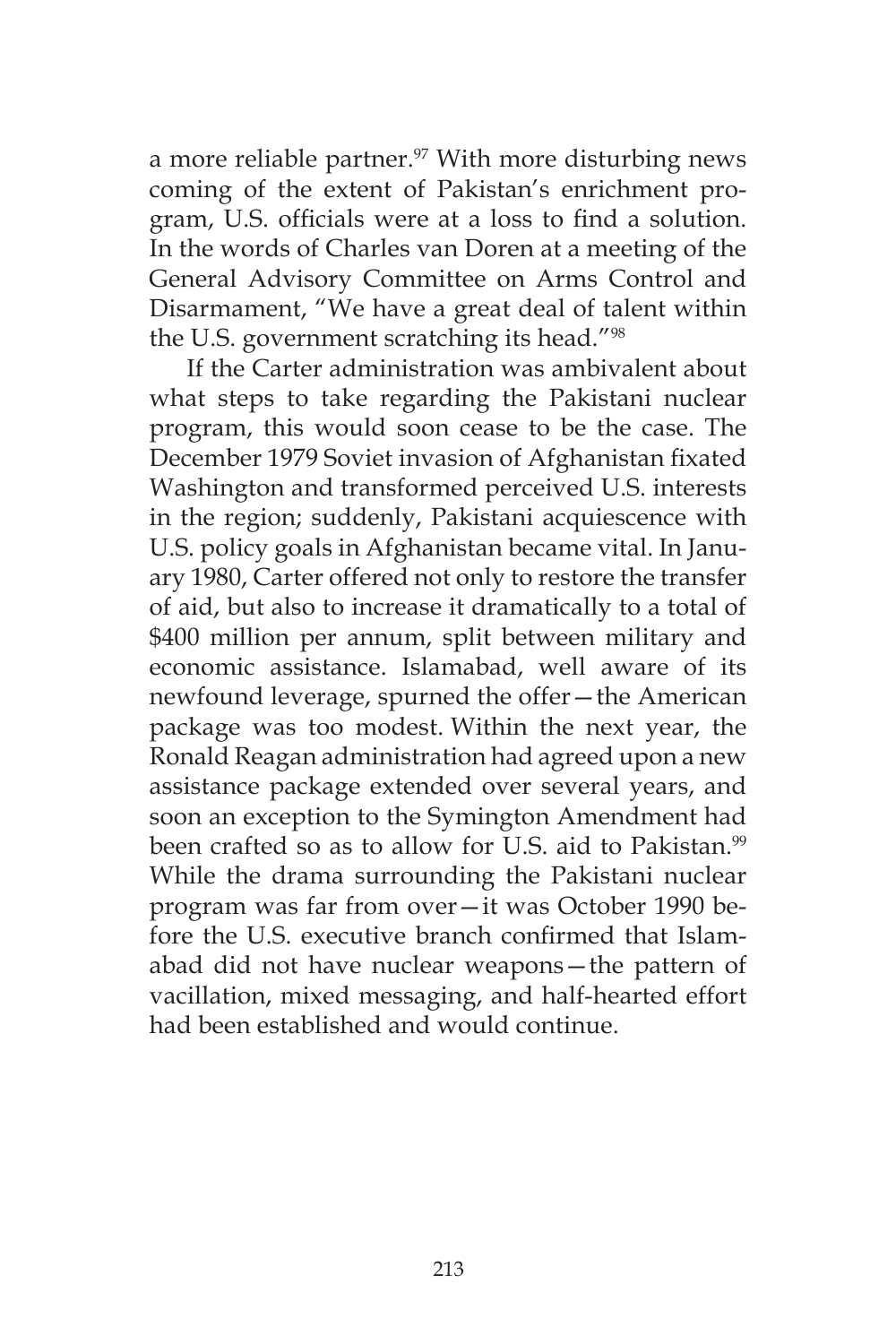## **CONCLUSION**

The cases presented offer a common lesson: The United States, though constrained or empowered by circumstance, can exert considerable sway in nonproliferation matters but often elects not to apply the most powerful tools at its disposal for fear of jeopardizing other objectives. The persistent dilemma of how much to emphasize nonproliferation goals, and at what cost, has contributed to cases of nonproliferation failure. The inconsistent or incomplete application of U.S. power in nonproliferation cases is most harmful when it gives the impression to a nation that either sharing sensitive technology or developing it is, or will become, acceptable to Washington. U.S. reticence historically, with some exceptions, to prioritize nonproliferation—and in so doing reduce the chance of success in these cases—does not leave room for great optimism about future U.S. efforts at persuading countries to forgo nuclear fuel-making.

The most successful case, South Korea, saw the United States put in question the basis of its relationship with Seoul, its security assurance, for nonproliferation aims. The potential near-term consequences of a South Korean nuclear weapon made this bold diplomatic maneuver worth the risk. But in other cases, competing U.S. aims, often worthy, have impinged on nonproliferation goals, diluting efforts and sending mixed signals. In the case of Pakistan, for example, even well before the Soviet invasion of Afghanistan, the United States failed to use sufficiently forceful sticks or attractive carrots. U.S. efforts were bound by increasing distrust between Islamabad and Washington, a delicate geopolitical situation in the subcontinent given India's close relationship with the Soviet Union,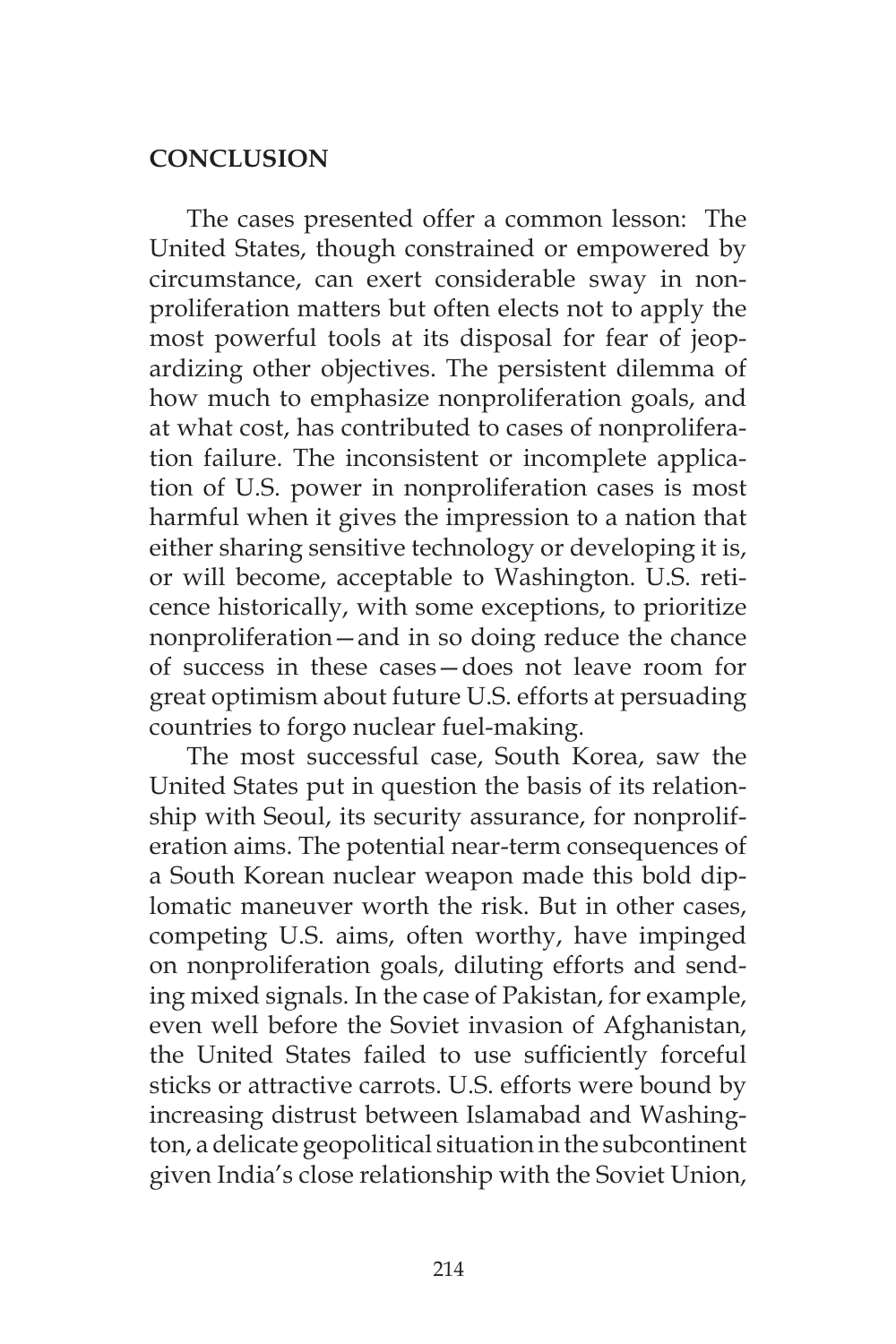and facing a great challenge in a Pakistani leadership that was humiliated in 1971 and keen to reestablish some power equity with India. In negotiations with Iran regarding the nuclear cooperation agreement, U.S. policymakers—hoping to reinforce the NPT after the Indian test, avoid offending the Shah, and secure civilian nuclear contracts—were initially willing to make concessions on the issue of national reprocessing. In the case of the West Germany-Brazil contract, Kissinger went so far as to tell his counterpart in Bonn that, with expanded safeguards, the deal would be acceptable to Washington despite the clear proliferation risk from Brasilia.

The previous examples show the limitations of both demand and supply side efforts. Supply side diplomatic interventions, made before the transfer of technology, have been at times effective, particularly in precluding nuclear fuel-making in the short term and buying time for more lasting solutions. However, as the Pakistan and Brazil cases illustrated, supply side interventions are no substitute for demand side solutions: Countries face political choices regarding nuclear fuel-making. A nation set upon an independent fuel-making capacity, such as Pakistan or Brazil, is unlikely to give up efforts because of supply side controls. Multilateral fuel-making arrangements, as proposed repeatedly by the United States, have not materialized and therefore seem to have had little tangible influence.

In recent years, a new nonproliferation instrument has appeared: a restructured 123 nuclear cooperation agreement, developed in the course of negotiations with the United Arab Emirates (UAE) and signed in 2009. This agreement, unlike previous bilateral nuclear cooperation agreements, offers a model for demand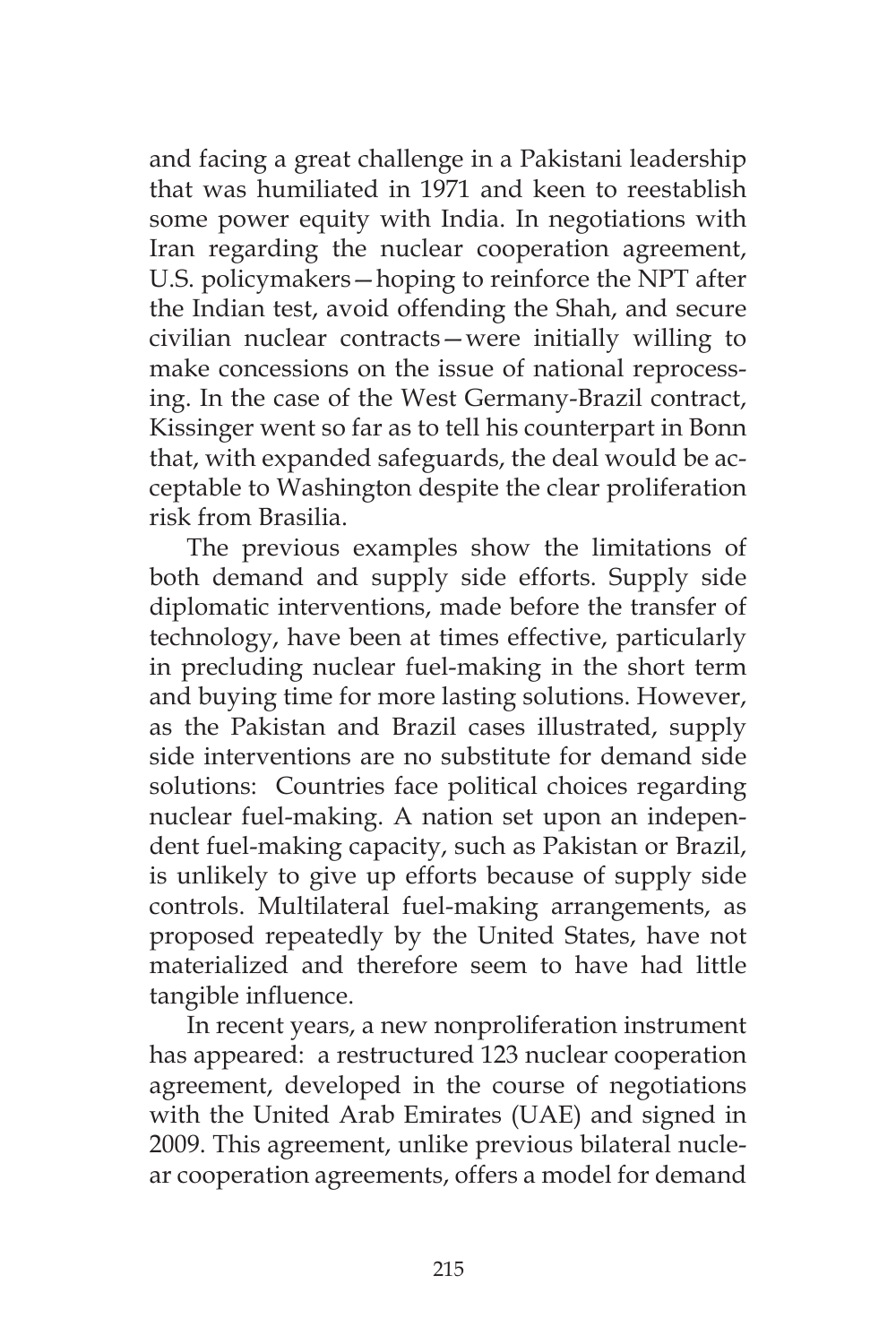side nonproliferation, with the UAE vowing to forgo all enrichment and reprocessing technology on its own soil. It goes far beyond, for example, the "veto" on reprocessing of U.S.-origin spent fuel broached in the negotiations with the Shah. This "Gold Standard" agreement, much hailed at first, particularly in contrast to Iran's enrichment activities, has begun to lose its luster as, once again, competing priorities marginalize nonproliferation. In January 2012, the Obama administration announced that a "case by case" approach would be taken to the application of the Gold Standard. Countries such as Vietnam, where the United States holds out hope for a grander partnership aimed at countering China, may not be held to the UAE's standard.100 Today, as in the 1970s with the Symington and Glenn Amendments, Congress seems most concerned about the prospect of proliferation of ENR technology.

The UAE case is a striking reminder of the lasting challenge facing American nonproliferation efforts. As a global power with ranging interests, governed by a political system where dissenting factions in Congress, the White House, and bureaucratic organs can influence policy in a number of ways, and operating in an international system with its own constraints on U.S. power, the United States has struggled to marshal its strength toward persuading countries to forgo nuclear fuel-making. While there is no guarantee that the decisive and steadfast application of "sticks and carrots" in the cases presented would have changed the outcomes—it may have brought unintended consequences of its own—a commitment to doing so would have improved the chance of persuading countries to eschew fuel-making.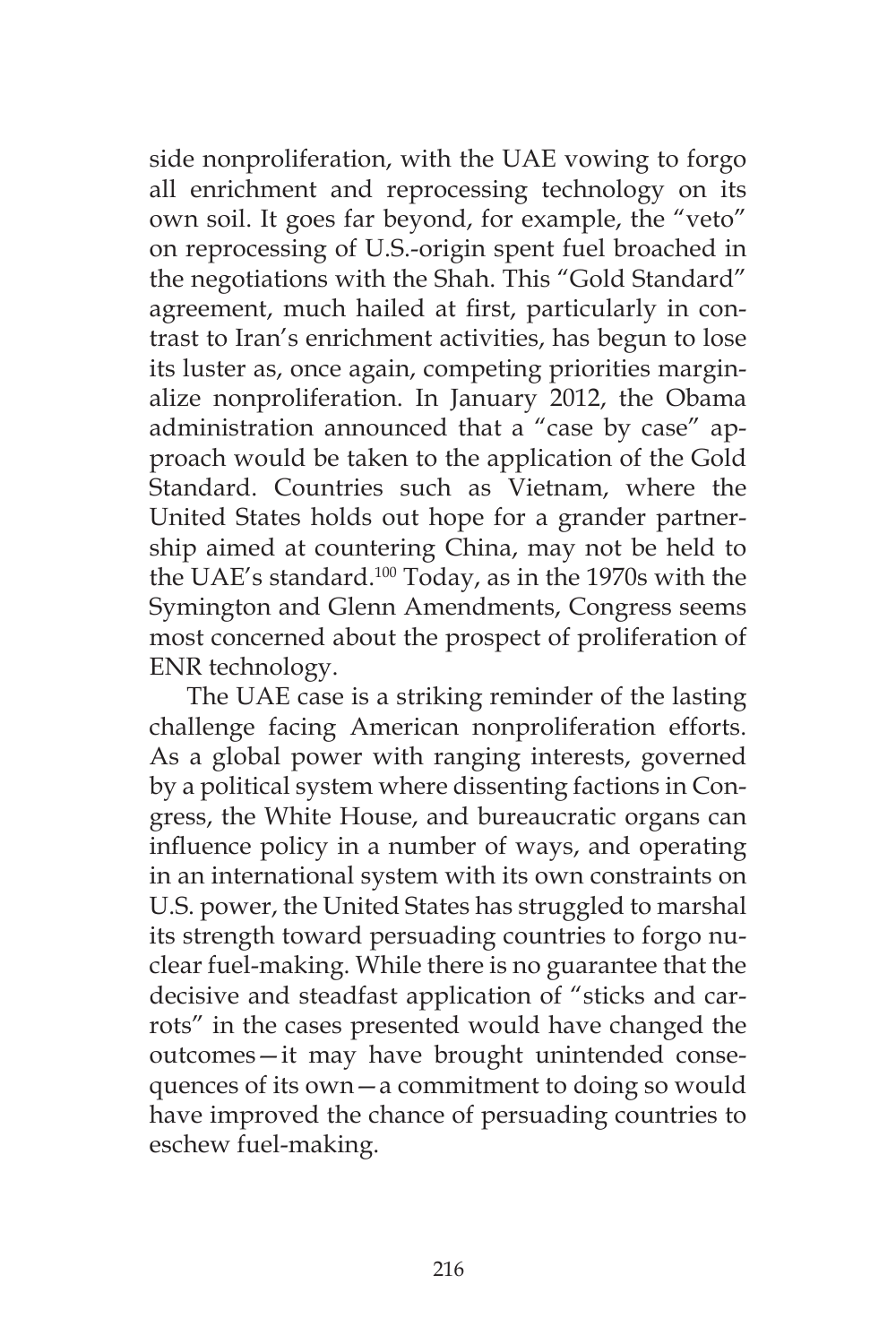#### **ENDNOTES - CHAPTER 7**

1. Norman A. Wolf, "Misinterpreting the NPT," *Arms Control Today*, September 2011, available from *www.armscontrol. org/2011\_09/Misinterpreting\_the\_NPT*.

2. The Treaty on the Non-Proliferation of Nuclear Weapons, July 1, 1968, available from *www.fas.org/nuke/control/npt/text/ npt2.htm*.

3. There have been exceptions, most notably Ambassador John R. Bolton, who, while in office, rejected the per se right to reprocessing and enrichment technology.

4. Office of the Historian, "The Acheson Lilienthal and Baruch Plans," Washington, DC: U.S. Department of State, available from *history.state.gov/milestones/1945-1952/BaruchPlans*.

5. Department of State "A Report on the International Control of Atomic Energy," Washington, DC: U.S. Government Printing Office, March 16, 1946, pp. 35-36, available from *www.learnworld. com/ZNW/LWText.Acheson-Lilienthal.html.*

6. "The Acheson Lilienthal and Baruch Plans."

7. Bernard Baruch, "Baruch Plan," Presented to the United Nations Atomic Energy Commission, June 14, 1946, available from *www.atomicarchive.com/Docs/Deterrence/BaruchPlan.shtml.*

8. Dwight D. Eisenhower, **"**Address by Mr. Dwight D. Eisenhower, President of the United States of America, to the 470th Plenary Meeting of the United Nations General Assembly," New York, December 8, 1953, available from *www.iaea.org/About/ atomsforpeace\_speech.html*.

9. *Ibid*.

10. Barack Obama, "Remarks by President Barack Obama," Prague, The Czech Republic, April 5, 2009, available from *www. whitehouse.gov/the\_press\_office/Remarks-By-President-Barack-Obama-In-Prague-As-Delivered*.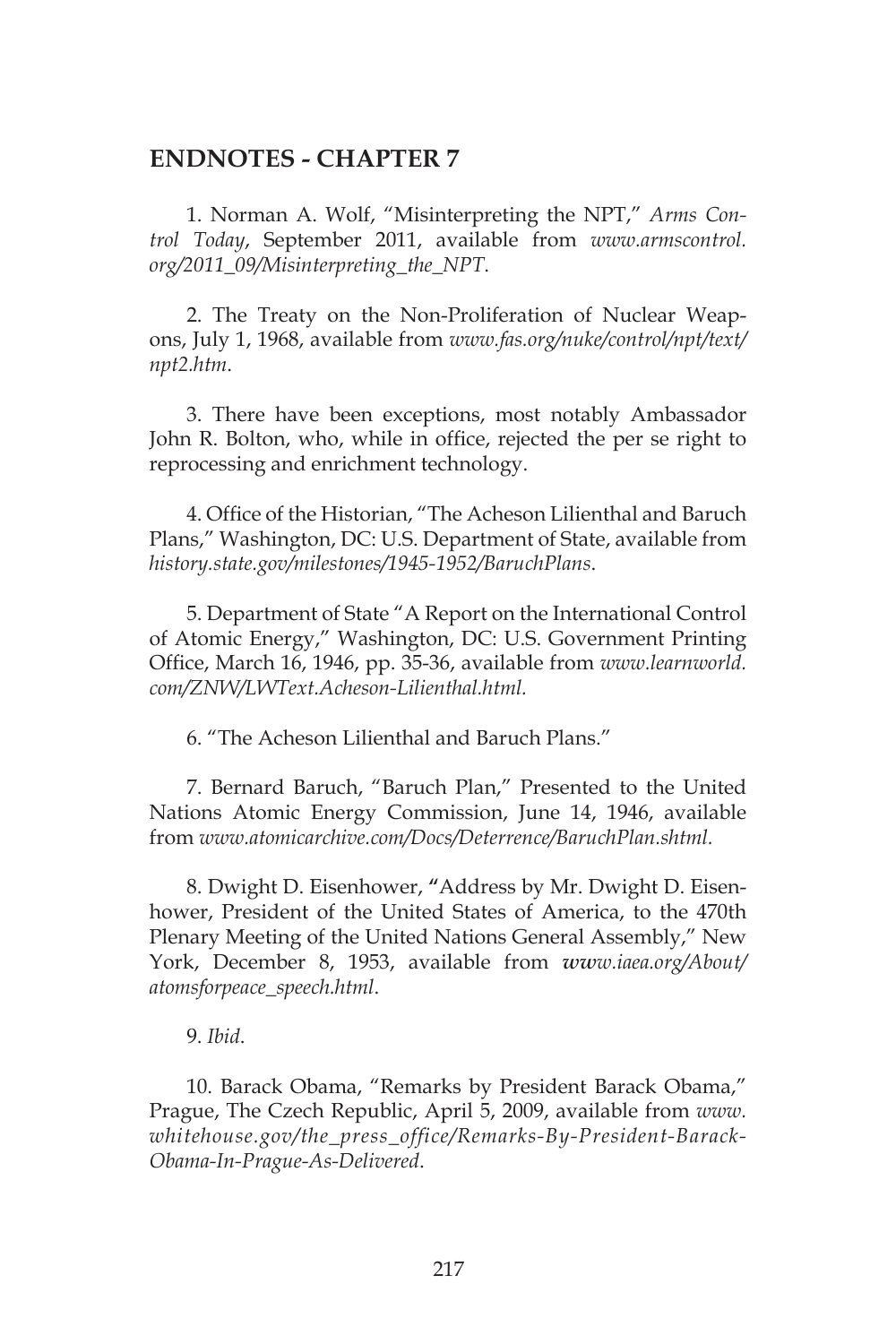11. Mohamed ElBaradei, "Towards a Safer World," *The Economist*, October 16, 2003, available from *www.economist.com/ node/2137602.*

12. Mark A. Christopher, "International Fuel Supply Guarantees," Washington, DC: Center for Strategic and International Studies, available from *csis.org/images/stories/poni/110921\_Christopher.pdf*.

13. Pierre Goldschmidt, "Multilateral Nuclear Fuel Supply Guarantees and Spent Fuel Management: What Are the Priorities?" *Daedalus*, Vol. 139, No. 1, Winter 2010, available from *carnegieendowment.org/2010/01/01/multilateral-nuclear-fuel-supply-guarantees-and-spent-fuel-management-what-are-priorities/2a7s.*

14. Harold Feiveson *et al*., "Can Future Nuclear Power Be Made Proliferation Resistant?" College Park, MD: Center for International and Strategic Studies at Maryland, July 2008, available from *www.cissm.umd.edu/papers/files/future\_nuclear\_power.pdf.*

15. Richard Helms, "Iranian Counterproposals for Atomic Energy Agreement," State Department Cable Tehran 7485, July 23, 1976, available from *www.gwu.edu/~nsarchiv/nukevault/ebb268/ doc21.pdf*.

16. Secretary of State, "US-Iran Nuclear Agreement," State Department Cable State 125797, May 17, 1978, available from *www.gwu.edu/~nsarchiv/nukevault/ebb268/doc31a.pdf*.

17. William Burr, "US-Iran Negotiations in 1970s Featured Shah's Nationalism and U.S. Weapons Worries" The National Security Archive Electronic Briefing Book No. 268, January 13, 2009, available from *www.gwu.edu/~nsarchiv/nukevault/ebb268/ index.htm*.

18. NSC Under Secretaries Committee, **"**US Nuclear Nonproliferation," December 4, 1974**,** enclosing Memorandum for the President from Robert S. Ingersoll, Chairman, December 4, 1974; and NSSM 202 Study, "Executive Summary," SECRET, available from *www.gwu.edu/~nsarchiv/nukevault/ebb268/doc03.pdf*.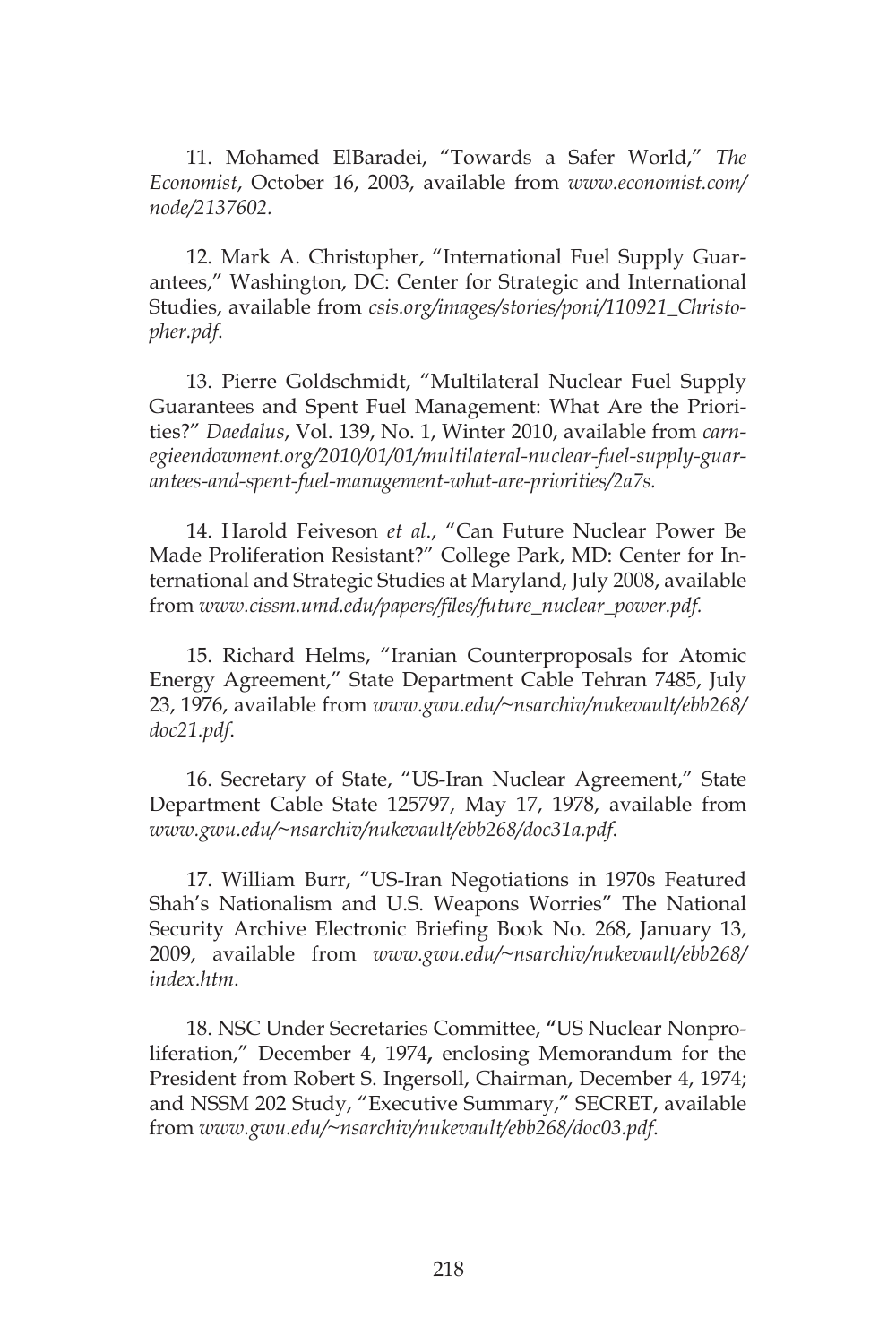19. *Ibid*.; National Security Study Memorandum 219 Working Group, "Nuclear Cooperation Agreement with Iran," April 1975, SECRET, available from *www.gwu.edu/~nsarchiv/nukevault/ebb268/ doc05a.pdf.*

20. American Embassy Paris, "Interview with Shah," State Department cable 15305, June 24, 1974, available from *www.gwu. edu/~nsarchiv/nukevault/ebb268/doc01a.pdf*.

21. Director of Central Intelligence. "Prospects for Further Proliferation of Nuclear Weapons." Special National Intelligence Estimate 4-1-74, August 23, 1974, available from *www.gwu. edu/~nsarchiv/NSAEBB/NSAEBB240/snie.pdf*.

22. Live Leak, "A Brief History of Iranian Missile Technology," June 9, 2007, available from *www.liveleak.com/view? i=6a6\_1181429741*.

23. American Consulate Shiraz, "The Persepolis Conference on Transfer of Nuclear Technology: A Layman's View, "State Department Cable A-16, April 18, 1977, available from *www.gwu. edu/~nsarchiv/nukevault/ebb268/doc27.pdf*.

24. National Security Study Memorandum 219 Working Group, "Nuclear Cooperation Agreement with Iran," April 1975, SECRET, available from *www.gwu.edu/~nsarchiv/nukevault/ebb268/ doc05a.pdf*.

25. *Ibid*.

26. Office of Assistant Secretary of Defense for International Security Affairs, "Nuclear Energy Cooperation with Iran—Action Memorandum," **e**nclosing Atomic Energy Commission and Department of State memoranda, CONFIDENTIAL, with handwritten note attached, June 1974, available from *www.gwu. edu/~nsarchiv/nukevault/ebb268/doc02.pdf;* and Office of the Secretary of State, "The Secretary's Meeting with FRG Ambassador Von Staden on the FRG/Iran Agreement for Nuclear Cooperation," Memorandum of Conversation, Washington, D.C. July 2, 1976, SECRET, available from *www.gwu.edu/~nsarchiv/nukevault/ ebb268/doc20.pdf*.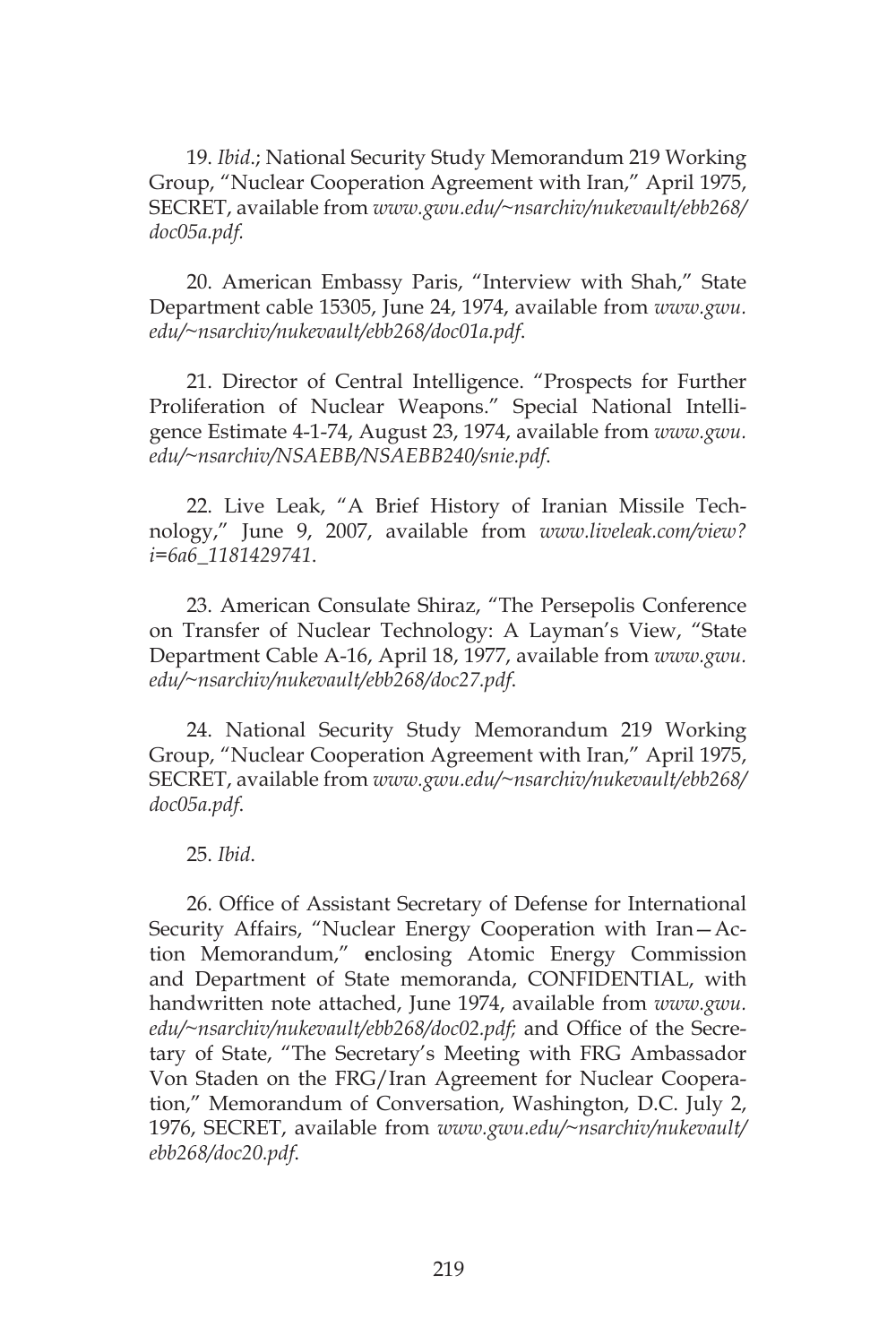27. National Security Study Memorandum 219 Working Group, "Nuclear Cooperation Agreement with Iran," April 1975, SECRET, available from *www.gwu.edu/~nsarchiv/nukevault/ebb268/ doc05a.pdf*.

28. Richard Helms, "US/Iran Nuclear Agreement," State Department cable Tehran 11539, November 26, 1975, SECRET, available from *www.gwu.edu/~nsarchiv/nukevault/ebb268/doc09c.pdf*.

29. Department of State, "Proposed Cable to Tehran on Pakistani Nuclear Reprocessing," Memorandum of Conversation, May 12, 1976, available from *www.gwu.edu/~nsarchiv/nukevault/ ebb268/doc17.pdf*.

30. *Ibid*.

31. *Ibid*.

32. Richard Helms, "Nuclear Energy Discussion," State Department cable Tehran 7886, August 3, 1976, available from *www. gwu.edu/~nsarchiv/nukevault/ebb268/doc22.pdf*.

33. "Presidential Campaign Debate between Gerald R. Ford and Jimmy Carter," San Francisco, CA, October 6, 1976, available from *www.fordlibrarymuseum.gov/library/speeches/760854. asp*; Gerald R. Ford, "Statement on Nuclear Policy," October 28, 1976, available from *www.presidency.ucsb.edu/ws/index. php?pid=6561#axzz1uo0bKAxs.*

34. American Embassy Tehran, "Nuclear Power: Comments of Head of Atomic Energy Organization of Iran (AEOI)," State Department cable Tehran 1232, February 7, 1977, available from *www.gwu.edu/~nsarchiv/nukevault/ebb268/doc25a.pdf*.

35. Jimmy Carter, "Nuclear Non-Proliferation Fact Sheet on the Proposed Nuclear Non-Proliferation Act of 1977," April 27, 1977, available from *www.presidency.ucsb.edu/ws/index. php?pid=7409#axzz1uo0bKAxs*.

36. American Embassy Tehran, "GOI/AEOI Plans for Isfahan Nuclear Technology Center, Entec," State Department cable Tehran 1437, February 14, 1977, available from *www.gwu. edu/~nsarchiv/nukevault/ebb268/doc25b.pdf*.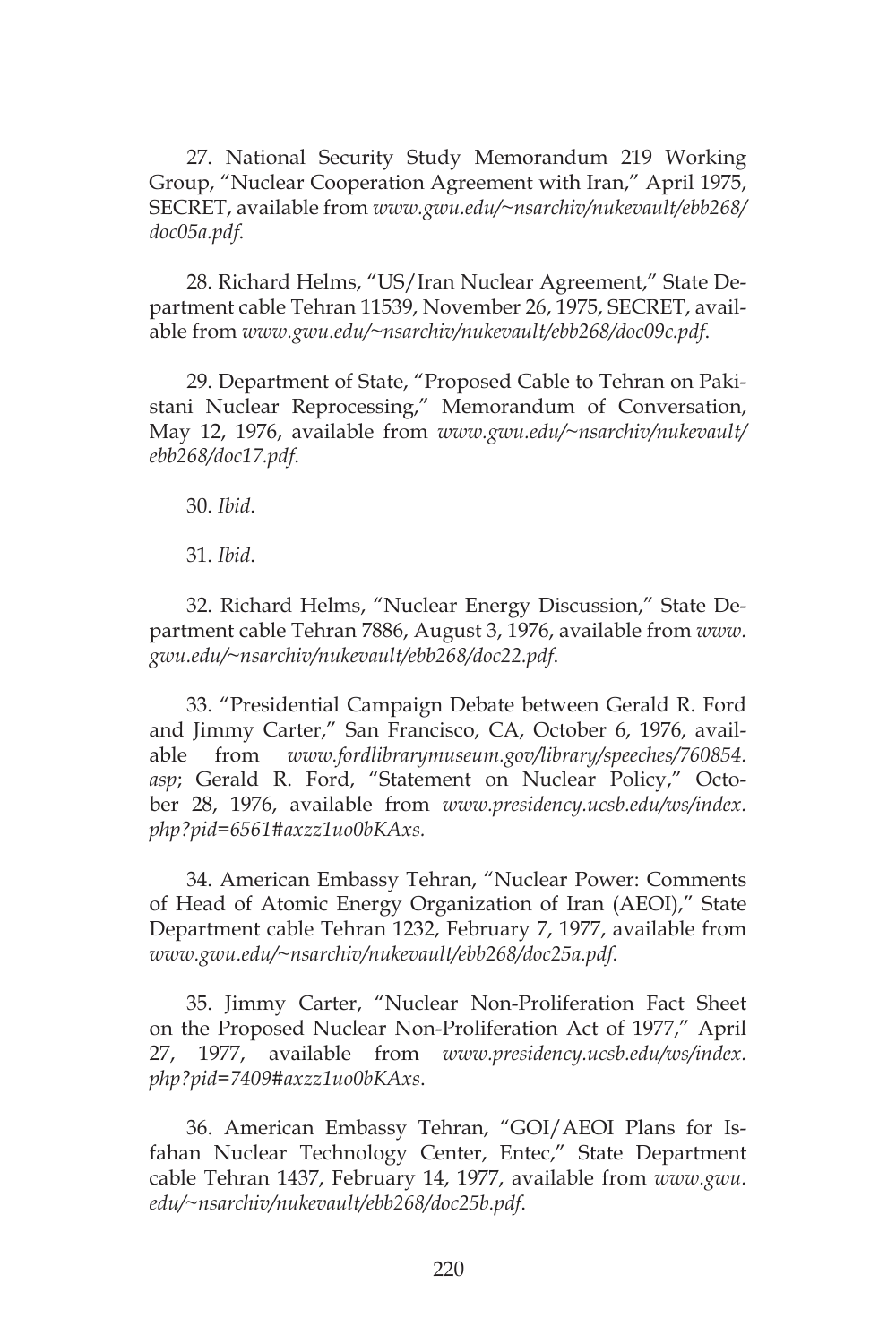37. David Binder, "US Wins Safeguards in Brazil Deal," *The New York Times*, June 4, 1975.

38. Director of Central Intelligence, "Brazil's Changing Nuclear Goals: Motives and Constraints," Special National Intelligence Estimate, October 21, 1983, pp. 5-6.

39. Norman Gall, "Atoms for Brazil, Dangers for All," *Foreign Policy*, No. 23, Summer 1976, pp. 157, 160.

40. Director of Central Intelligence, "Brazil's Changing Nuclear Goals: Motives and Constraints," Special National Intelligence Estimate, October 21, 1983, p. 6.

41. Gall, p. 160.

42. Director of Central Intelligence, "Prospects for Further Proliferation of Nuclear Weapons."

43. Michael Barletta, "The Military Program in Brazil," Stanford, CA: Stanford University, Center for International Security and Arms Control, February 1985.

44. Mitchell Reiss, *Bridled Ambition: Why Countries Constrain Their Nuclear Capabilities*, Washington, DC: Woodrow Wilson Center Press, 1995, p. 50.

45. Gall, p. 158.

46. The White House, Memorandum of Conversation at the Ambassador's Residence, Brussels, Belgium, May 29, 1975, available from *www.fordlibrarymuseum.gov/library/document/0314/1553091.pdf*.

47. David Binder, "US Wins Safeguards in Brazil Deal," *The New York Times*, June 4, 1975; Karl Kaiser, "The Great Nuclear Debate: German-American Disagreements," *Foreign Policy*, No. 30, Spring 1978, p. 89.

48. Gall, p. 159.

49. Kaiser, p. 89.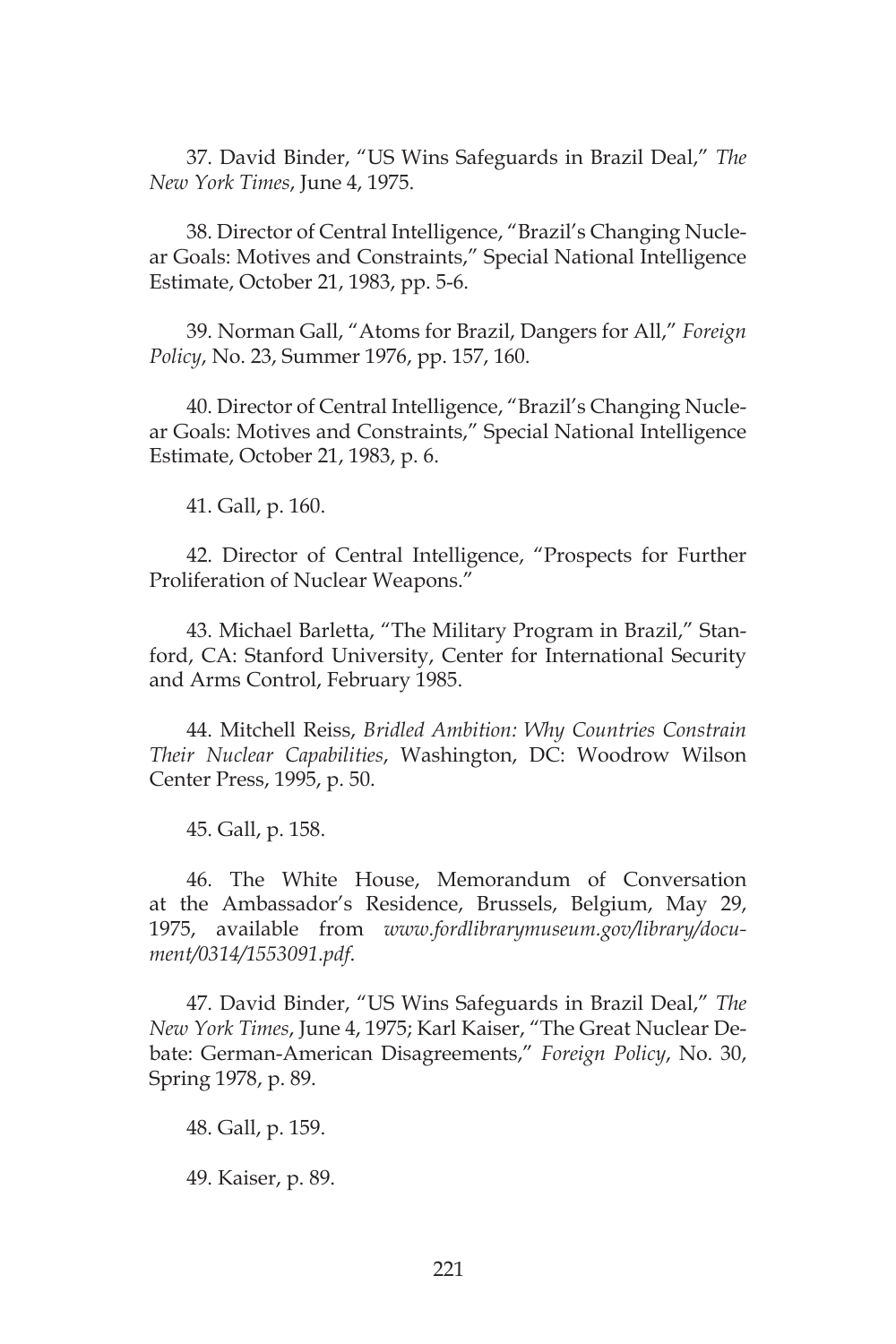50. *Ibid*., pp. 89-90.

51. *Ibid*.

52. Memorandum of Conversation at the Ambassador's Residence, Brussels, Belgium; The White House, "Memorandum of Conversation at the Chancellery," Bonn, Germany, July 27, 1975, available from *www.fordlibrarymuseum.gov/library/ document/0314/1553186.pdf*; and The White House, Memorandum of Conversation in the Oval Office, Washington, DC, October 3, 1975, available from *www.fordlibrarymuseum.gov/library/ document/0314/1553253.pdf*.

53. Kaiser, pp. 89-90.

54. U.S. Congress, Senate, Congressional Record, 94th Cong., 1st sess., June 3, 1975, p. S9323, quoted in Norman Gall, "Atoms for Brazil, Dangers for All."

55. "Nuclear Madness," *The New York Times*, June 13, 1975, p. 36.

56. Kaiser, p. 97.

57. "Schmidt May Modify Rio Pact," *The New York Times*, January 27, 1977; and Kaiser, pp. 99-100.

58. Kaiser, p. 100.

59. National Foreign Assessment Center, "South Korea Nuclear Development and Strategic Decisionmaking," National Intelligence Estimate, Washington, DC: Central Intelligence Agency, June 1978, pp. 1-2; Memorandum from Richard Smyser and David Elliott of the National Security Council Staff to Secretary of State Kissinger, Washington, DC, February 28, 1975, *Foreign Relations of the United States, 1969-1976*, Vol. E-2, Documents on East and Southeast Asia, 1973-76, Document 264.

60. "South Korea Nuclear Development and Strategic Decisionmaking," pp. 1-2; Jungmin Kang and H. A. Feiveson, "South Korea's Shifting and Controversial Interest in Spent Fuel Re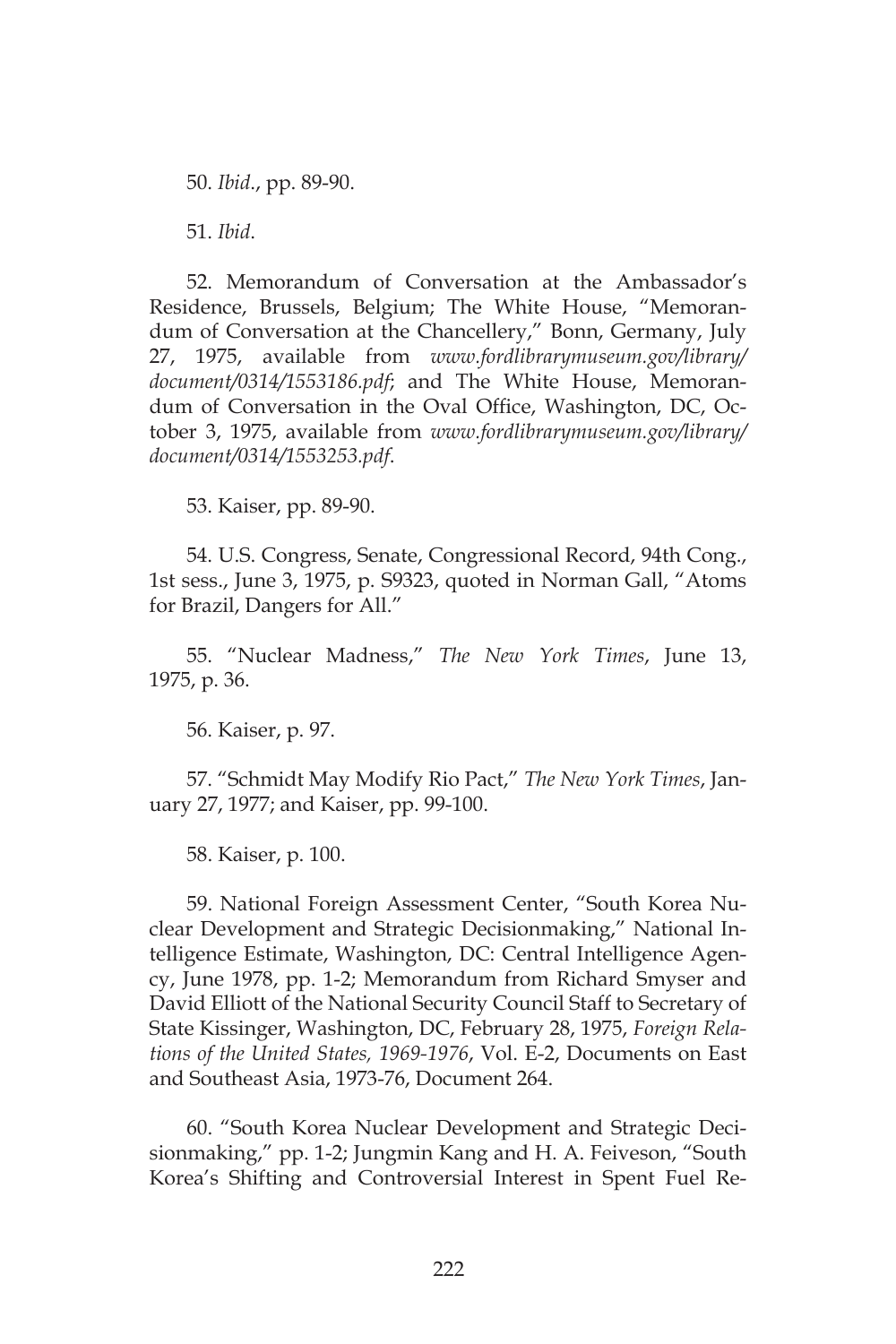processing," *The Nonproliferation Review*, Vol. 8, No. 1, Spring 2001, p. 71.

61. Smyser and Elliott.

62. "South Korea Nuclear Development and Strategic Decisionmaking," p. 1.

63. Richard Nixon, "Informal Remarks in Guam with Newsmen," July 25, 1969, available from *www.presidency.ucsb.edu/ ws/?pid=2140#ixzz1uyyKCC8j*; "South Korea Nuclear Development and Strategic Decisionmaking," p. 2; Rebecca K. C. Hersman and Robert Peters, "Nuclear U-Turns: Learning from South Korean and Taiwanese Rollback," *The Nonproliferation Review*, Vol. 13, No. 3, November 2006, available from *cns.miis.edu/npr/ pdfs/133hersman.pdf*.

64. "South Korea Nuclear Development and Strategic Decisionmaking," pp. 1-2.

65. Kang and Feiveson, p. 71.

66. "South Korea Nuclear Development and Strategic Decisionmaking," pp. 5-7.

67. "Nuclear Peril," *The New York Times*, June 9, 1975, p. 30.; Hersman and Peters, "Nuclear U-Turns: Learning from South Korean and Taiwanese Rollback," p. 541.

68. Smyser and Elliott; Kang and Feiveson, p. 71.

69. "Korea's Atomic Reversal," *The New York Times*, February 15, 1976, p. E12.

70. Hersman and Peters, p. 541.

71. *Ibid*.

72. "South Korea Nuclear Development and Strategic Decisionmaking," p. 17.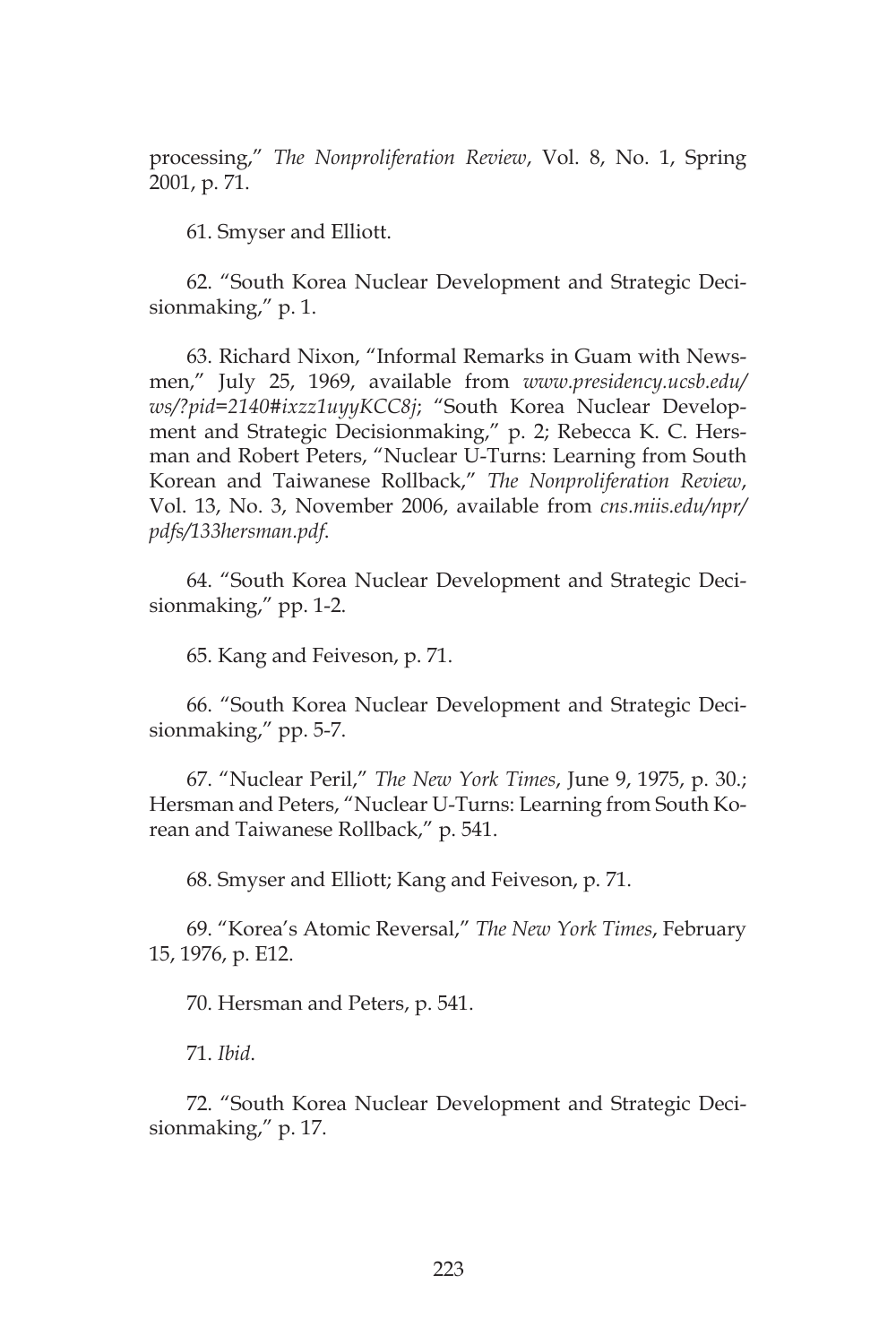73. Memorandum of Conversation, Seoul, Korea, August 27, 1975, *Foreign Relations of the United States, 1969-1976*. Vol. E-12, Documents on East and Southeast Asia, 1973-1976, Document 272.

74. "South Korea Nuclear Development and Strategic Decisionmaking," p. 17.

75. Peter Hayes and Chung-in Moon, "Park Chung Hee, the CIA & the Bomb," *Global Asia*, September 2011, p. 52.

76. Flora Lewis, "France Holds Up Proposed Sale Of a Nuclear Plant to Pakistan," *The New York Times*, June 1, 1977, p. 42.; American Embassy, Paris, France, "French Complaint Concerning US Action on Pakistan Reprocessing Plant," State Department cable Paris 24112, August 1, 1978.

77. Department of State, "Pakistani Reprocessing Issue," Memorandum of Conversation, July 9, 1976.

78. "The Spider's Stratagem: Pakistan's Nuclear Ambitions," *The Economist*, January 3, 2008.

79. Central Intelligence Agency, "Indian Test Will Spur Pakistani Effort," *National Intelligence Daily*, May 24, 1974, available from *www.foia.cia.gov/sites/default/files/document\_ conversions/89801/DOC\_0000845822.pdf*.

80. *Ibid*.

81. "US Arms Policy Toward Subcontinent Following Indian Nuclear Test," State Department cable, June 12, 1974.

82. National Security Council, "National Security Decision Memorandum 289," March 24, 1975, available from *www. fordlibrarymuseum.gov/library/document/0310/nsdm289.pdf*.

83. "Pakistani Reprocessing Issue," pp. 6-8*.*

84. Central Intelligence Agency, "Pakistan Nuclear Study," Memorandum, April 26, 1978, TOP SECRET, excised copy, available from *www.gwu.edu/~nsarchiv/nukevault/ebb333/doc05.pdf*.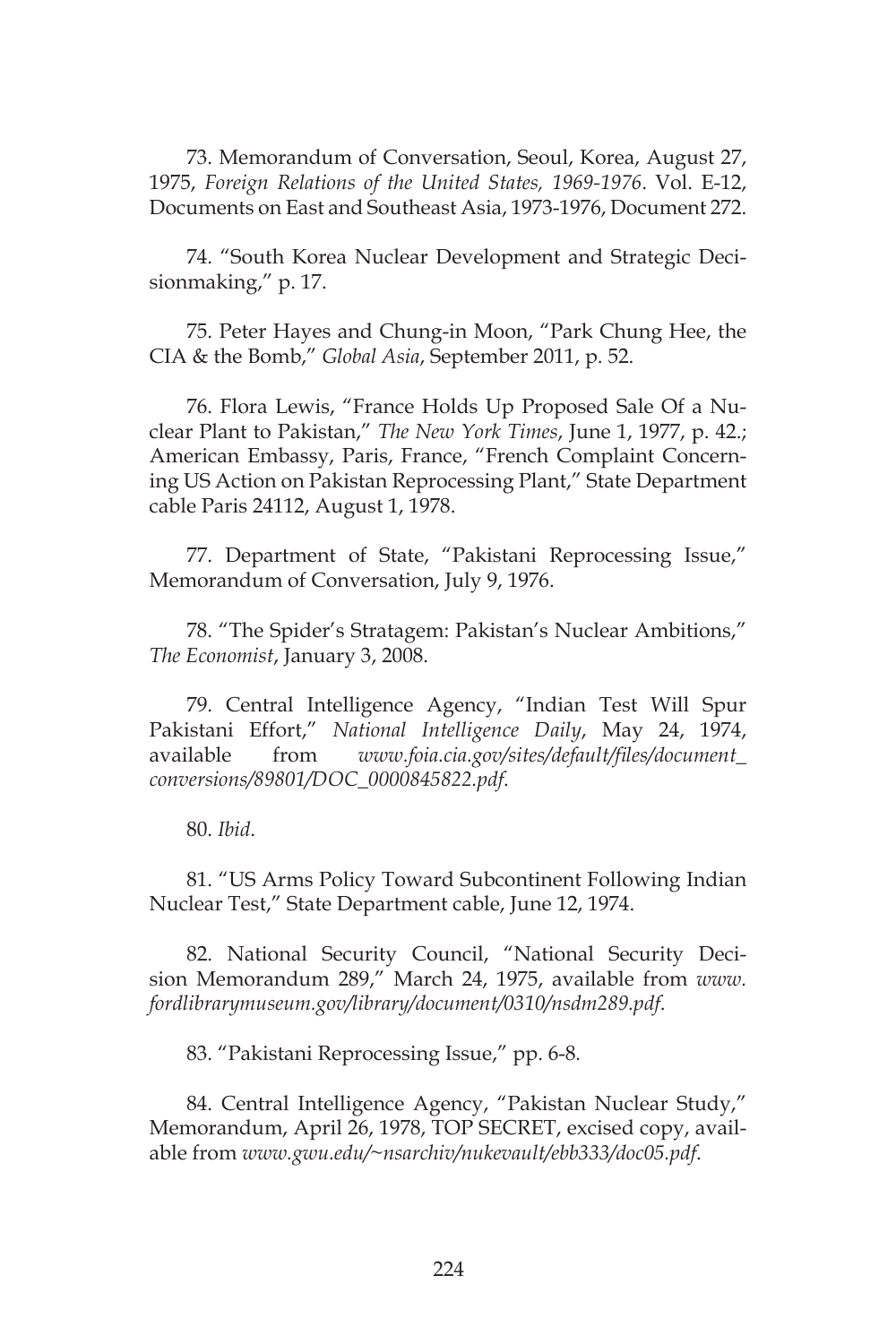85. "Pakistani Reprocessing Issue," pp. 6-8.

86. Gerald Ford, Letter to Prime Minister Zulkifar Ali Bhutto of Pakistan, March 19, 1976, available from *2001-2009.state.gov/ documents/organization/97435.pdf*.

87. Department of State, Memorandum of Conversation, July 9, 1976, pp. 4-5, available from *history.state.gov/historicaldocuments/ frus1969-76ve08/d232*.

88. Warren Christopher, "Reprocessing Negotiations with Pakistan: A Negotiating Strategy," Memorandum for the President, April 2, 1977, SECRET, available from *www.gwu. edu/~nsarchiv/nukevault/ebb333/doc02.pdf*.

89. William Burr, "The United States and Pakistan's Quest for the Bomb," December 21, 2010, available from *www.gwu. edu/~nsarchiv/nukevault/ebb333/index.htm#12*.

90. "Pakistan Nuclear Study."

91. Secretary of State, "Reprocessing Issue," State Department cable State 136685 May 30, 1978, SECRET, available from *www. gwu.edu/~nsarchiv/nukevault/ebb333/doc06.pdf***.**

92. "Pakistan Nuclear Study."

93. Memorandum to Chris [Warren Christopher] from Steve [Oxman], enclosing edits to draft cable to Islamabad and "Evening Reading" reports to President Carter on Pakistan, October 4, 1978, SECRET, available from *www.gwu.edu/~nsarchiv/nukevault/ ebb333/doc18.pdf*.

94. "Pakistan," Presidential Review Committee Meeting, March 9, 1979, available from *www.gwu.edu/~nsarchiv/nukevault/ ebb333/doc29.pdf*.

95. Paul H. Kreisberg to David D. Newsom, "Presidential Letter on Pakistan Nuclear Program to Western Leaders," Department of State action memorandum, March 30, 1979, SECRET, available from *www.gwu.edu/~nsarchiv/nukevault/ebb333/doc33.pdf*; Gerard Smith to the Secretary, "Consultations in Europe on Paki